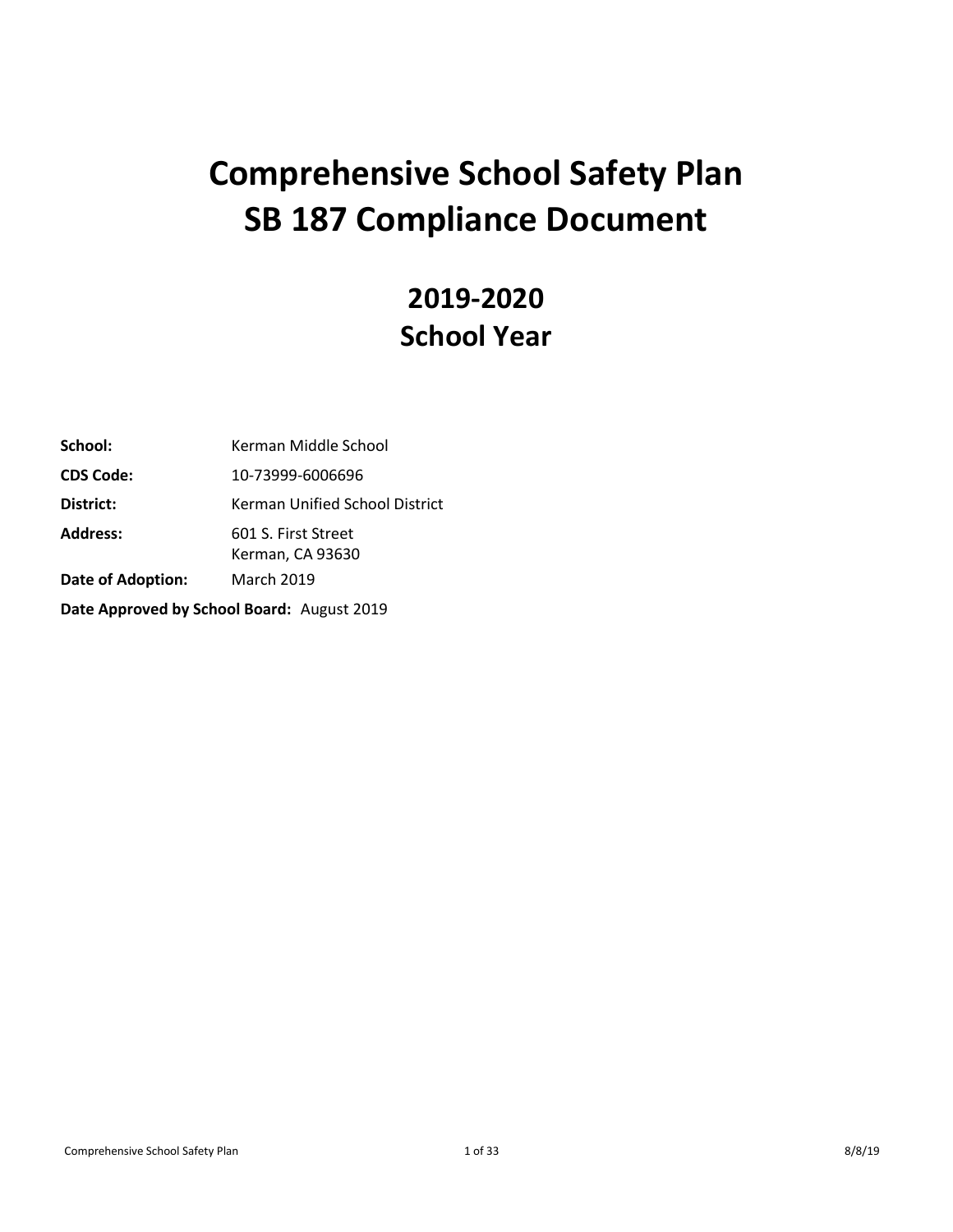# **Table of Contents**

| 2 of 33<br>Comprehensive School Safety Plan | 8/8/19 |
|---------------------------------------------|--------|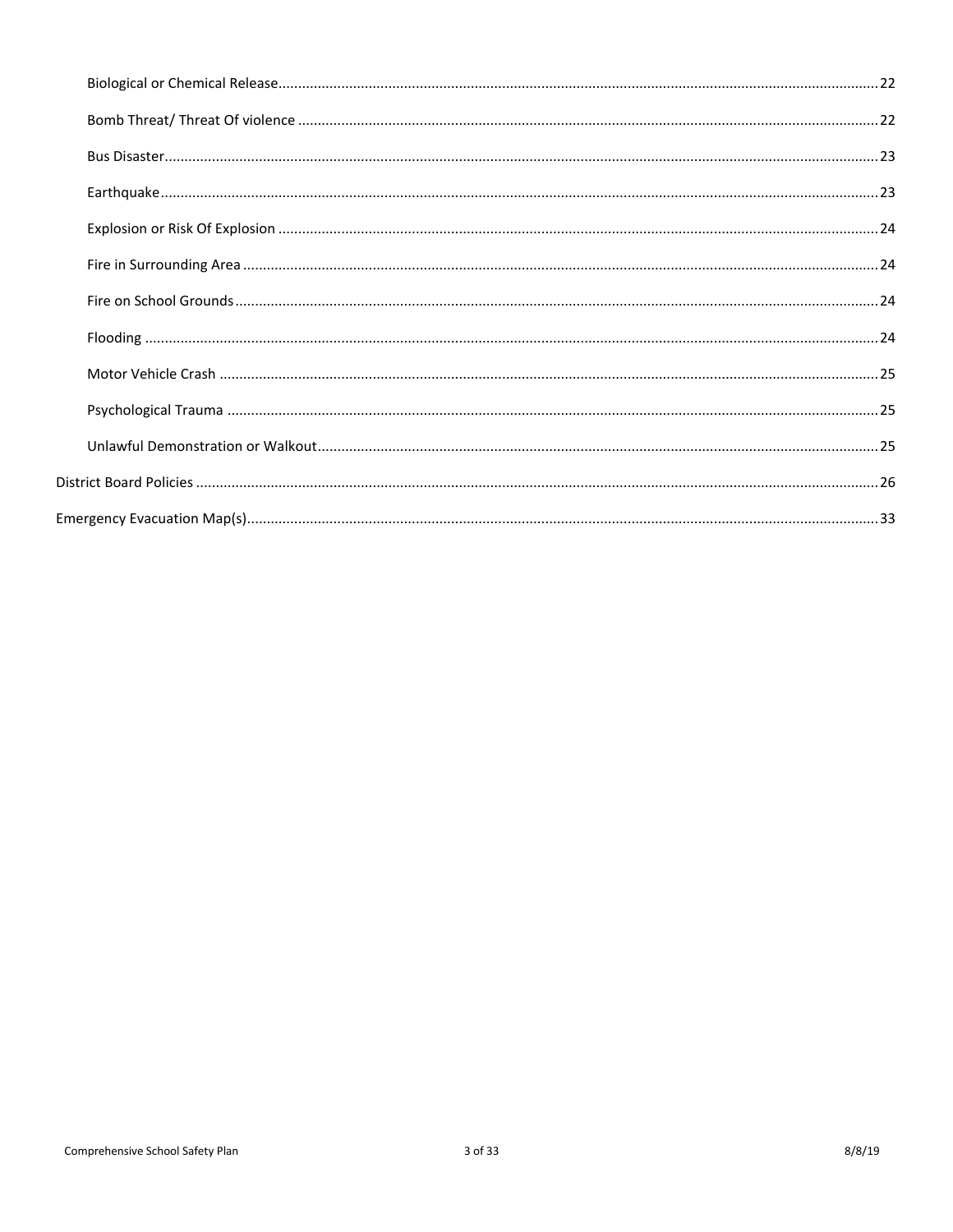# <span id="page-3-0"></span>**Senate Bill 187: Comprehensive School Safety Plan Purpose**

The California Education Code (sections 32280-32288) outlines the requirements of all schools operating any kindergarten and any grades 1 to 12, inclusive, to write and develop a school safety plan relevant to the needs and resources of that particular school.

In 2004, the Legislature and Governor recast and renumbered the Comprehensive School Safety Plan provisions in SB 719 and AB 115. It is the intent of the Legislature in enacting the provisions to support California public schools as they develop their mandated comprehensive safety plans that are the result of a systematic planning process, that include strategies aimed at the prevention of, and education about, potential incidents involving crime and violence on school campuses.

The historical requirement of the Comprehensive School Safety Plan was presented in Senate Bill 187, which was approved by the Governor and chaptered in 1997. This legislation contained a sunset clause that stated that this legislation would remain in effect only until January I, 2000. Senate Bill 334 was approved and chaptered in 1999 and perpetuated this legislation under the requirement of the initial legislation.

Comprehensive School Safety Plans are required under SB 719 & AB 115 and contains the following elements:

Assessment of school crime committed on school campuses and at school-related functions

- Child abuse reporting procedures
- Disaster procedures
- Suspension and expulsion policies
- Procedures to notify teachers of dangerous pupils
- Discrimination and harassment policies
- School wide dress code policies
- Procedures for safe ingress and egress
- Policies enacted to maintain a safe and orderly environment
- Rules and procedures on school discipline
- Hate crime reporting procedures

The Comprehensive School Safety Plan will be reviewed and updated by March 1st every year. In July of every year, the school will report on the status of its school safety plan including a description of its key elements in the annual school accountability report card.

A copy of the Comprehensive School Safety Plan is available for review at the Kerman Middle School administration office.

#### <span id="page-3-1"></span>**Safety Plan Vision**

It is the goal of all staff of Kerman Unified School District to provide a nurturing, safe and secure learning environment for all students, staff, families and community.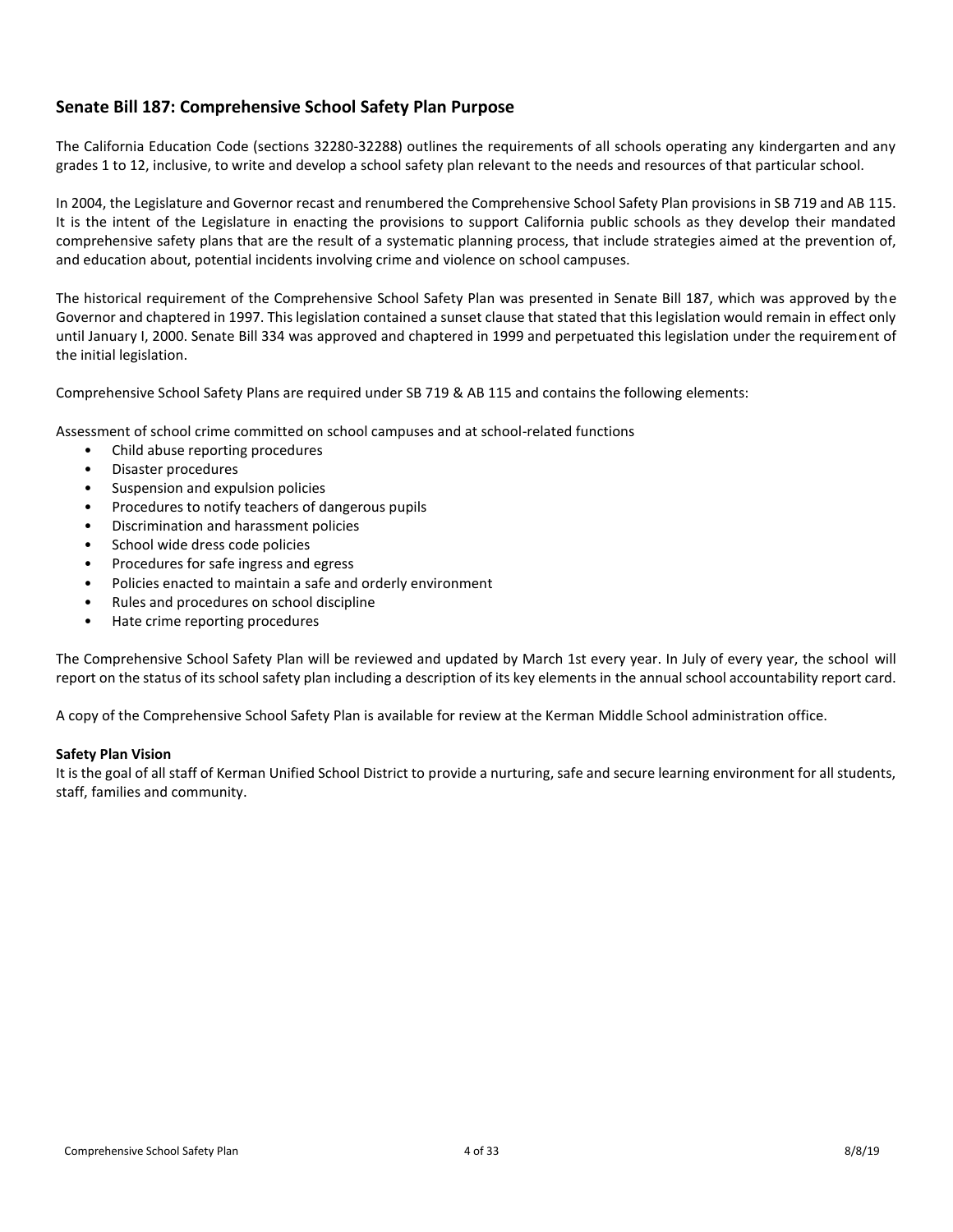# <span id="page-4-0"></span>**Components of the Comprehensive School Safety Plan (EC 32281)**

## **Safety Committee**

The school site council reviews, amends and approves the safety plan annually.

## **Assessment of School Safety**

Kerman Unified School District has a "Safe Schools Plan of Action" in compliance with the District's expectations and procedures. Parents and visitors must sign at the front office to get access to our campus. Classified and Certificated staffs are used to supervise and monitor our students. The school Administration and where available, Campus Security/On Campus Liaison are monitoring recesses and lunch times as well as before and after school.

## **Strategies and Programs to Provide and Maintain a High Level of Safety (EC 32281(a)1, items A-J)**

- 1. All students and staff members are provided a safe teaching and learning environment.
- 2. All students are safe and secure while at school and to and from school.
- 3. District programs and approved community resources are made available to parents and students
- 4. School provides the educational environment where students, parents, staff, and community members are notified in a manner that is respectful.
- 5. Safety is discussed at our School Site Council meetings in order to ensure implementation of safety strategies or discuss additional concerns.
- 6. Extremely secured campus, highly monitored and records are kept of individuals that visit our school.

All staff are required to display their school ID badge at all times while on campus. All access gates to the school are locked during school hours with the exception of the main entrance gate. Safety is discussed at staff meetings to ensure implementation of safety strategies or discuss additional concerns. Dress code is strictly enforced to maintain a safe learning environment.

## <span id="page-4-1"></span>**(A) Child Abuse Reporting Procedures (EC 35294.2 [a] [2]; PC 11166)**

- 1. All suspected child abuse incidents are reported to the county department of social services; child protective services.
- 2. Each incident is telephoned as well as put on the Social Service Suspected Child Abuse Report (SS8572 rev.7-87) form, and mailed.
- 3. Police notification by Child Protective Services or school notifies police per directive of Child Protective Services.

## <span id="page-4-2"></span>**(B) Disaster Procedures (EC 35295-35297; GC 8607 and 3100)**

## **Disaster Plan (See Appendix C-F)**

The dismissal of students from the school shall be governed by the emergency procedures outlined in this procedure guide and consistent with the Initial Response System. However, this policy does not preclude the exercise of professional judgment by an administrator when the circumstances of the situation indicate dismissal to be in the best interest of the student.

- A. Mass panic can be one of the greatest dangers to students. Staff members should remember that in times of stress, students will look for leadership to those who are normally in an authoritative position. REMAIN CALM, size up the situation and take action based on known facts and plans.
- B. Each teacher MUST KEEP THE REGISTER OR ENROLLMENT SHEET OF PUPILS READILY AVAILABLE AT ALL TIMES. The teacher will remain with students until directed otherwise.
- C. A well-prepared and tested plan for prompt and positive protection minimizes injuries and loss of life in a major disaster.
- D. In the absence of orders from the superintendent, each school principal is authorized and directed to implement plans as described herein or take such other action as may be necessary to save lives and mitigate the effects of disasters.
- E. During an emergency period or condition created by disaster occurrence students may only be released to parent, guardian or other adult specified on the Emergency Data Card. THERE SHALL BE NO EXCEPTIONS TO THIS POLICY.

Additionally, Kerman Middle School has an established and practice safe school plan to be reviewed and updated annually; Kerman Middle School practices different evacuation drills such as; fire drills, duck and cover/evacuation, and lock down drills quarterly during school hours as well as during the after school program hours. Kerman Middle School Staff have designated responsibilities and an established chain of command.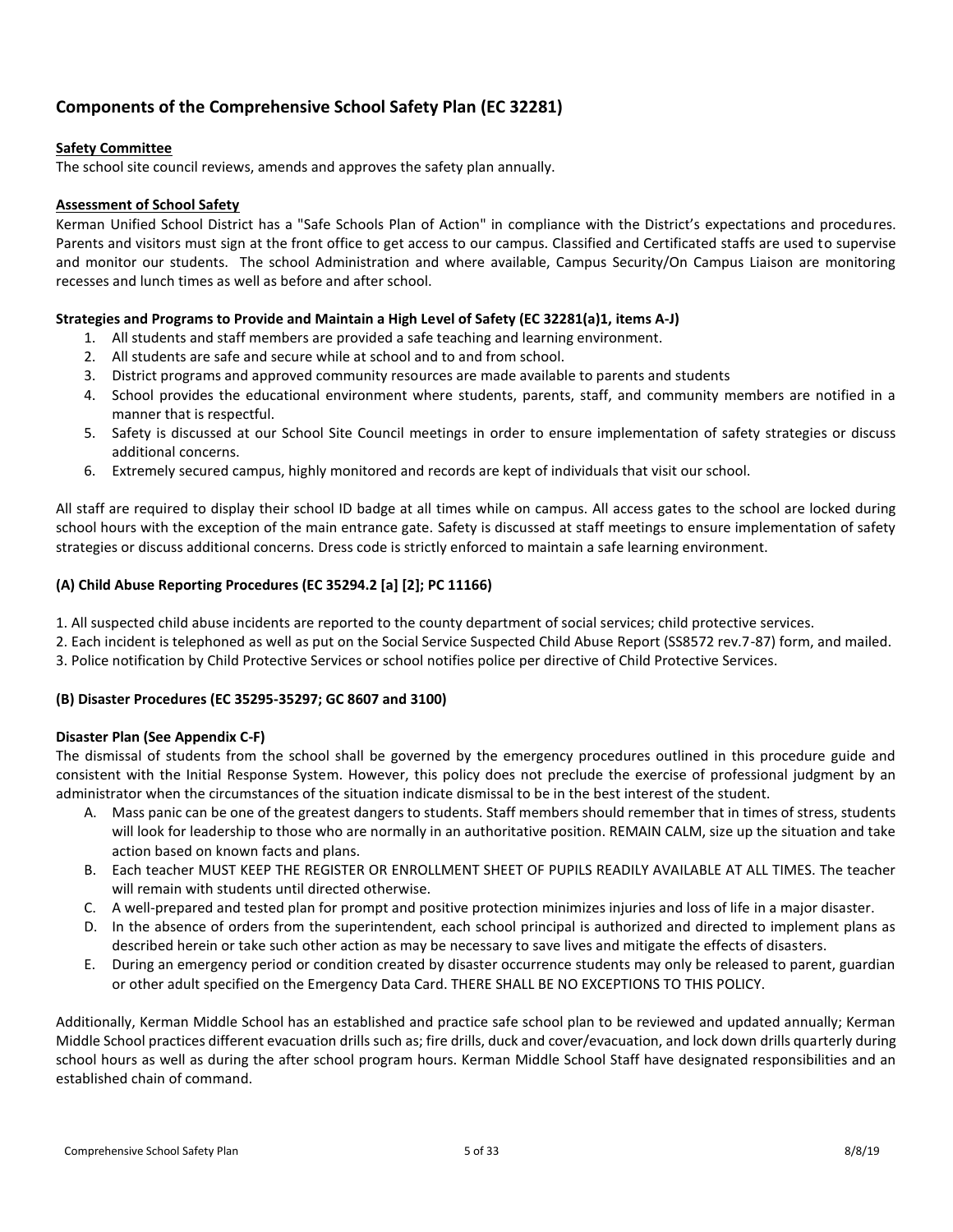#### Suicide Prevention

Protecting the health and well-being of all students is of utmost importance to the school district. The school board has adopted a suicide prevention policy which will help to protect all students through the following steps. (1)Students will learn about recognizing and responding to warning signs of suicide in friends, using coping skills, using support systems, and seeking help for themselves and friends. This will occur in all health classes. (2)Each school will designate a suicide prevention coordinator to serve as a point of contact for students in crisis and to refer students to appropriate resources.(3)When a student is identified as being at risk, they will be assessed by a school employed mental health professional who will work with the student and help connect them to appropriate local resources.(4)Students will have access to national resources which they can contact for additional support, such as: The National Suicide Prevention Lifeline – 1.800.273.8255 (TALK), [www.suicidepreventionlifeline.org](http://www.suicidepreventionlifeline.org/) and The Trevor Lifeline – 1.866.488.7386, [www.thetrevorproject.org](http://www.thetrevorproject.org/) (5)All students will be expected to help create a school culture of respect and support in which students feel comfortable seeking help for themselves or friends. Students are encouraged to tell any staff member if they, or a friend, are feeling suicidal or in need of help.(6)Students should also know that because of the life or death nature of these matters, confidentiality or privacy concerns are secondary to seeking help for students in crisis.(7)Students will receive "Signs of Suicide" training from a company called Screening for Mental Health, Inc., and staff received suicide prevention training from the Jason Foundation. For a more detailed review of policy changes, please see the district's full suicide prevention policy.

#### **Public Agency Use of School Buildings for Emergency Shelters**

Procedures are in place to allow a public agency to use school buildings, grounds, and equipment for mass care and welfare shelters during disasters or other emergencies affecting the public health and welfare. The district or county office shall cooperate with the public agency in furnishing and maintaining the services as the district or county office may deem necessary to meet the needs of the community.

#### <span id="page-5-0"></span>**(C) School Suspension, Expulsion and Mandatory Expulsion Guidelines**

Refer to the Student Parent Handbook

#### <span id="page-5-1"></span>**(D) Procedures to Notify Teachers of Dangerous Pupils (EC 49079)**

Whenever a student is identified as violent or dangerous per E.C. 49079 the teacher will be informed by the Site Administration. The teacher shall keep this information in confidence and must not further disseminate it. However, if the teacher believes that the student is improperly placed (or is an immediate danger) these opinions (and related observations) should be shared with the Site Administration immediately. The Student Study Team, and/or District SARB should be used for referral or added support in such cases. The district office will insure that all appropriate actions are taken to identify, notify and support necessary interventions with regard to violent or dangerous pupils.

## <span id="page-5-2"></span>**(E) Sexual Harassment Policies (EC 212.6 [b])**

Sexual harassment of any student by any employee, student or other person at school or at any school related activity is prohibited. The principal and school staff will ensure that students receive age appropriate information related to sexual harassment. Students must be assured that they need not endure any form of sexual conduct or communication, including harassment because of sexual orientation. They must further be assured that they need not endure, for any reason, any harassment that impairs their educational environment or emotional well-being at school. They must be informed that they should immediately contact the principal or a trusted staff member if they feel they are being harassed.

School Suspension & Expulsion/Due Process: Any student who engages in the sexual harassment of anyone at school or a school related activity shall be subject to disciplinary action up to and including expulsion for all the schools of the Kerman Unified School District.

Failure to Report: Any employee who engages in, permits or fails to report sexual harassment shall be subject to disciplinary action up to and including dismissal. In addition, criminal or civil charges may be brought against the alleged harasser; sexual harassment also may be considered a violation of laws relating to child abuse.

School Reporting Procedure: Staff must immediately report complaints of sexual harassment to the Site Principal and/or the District Office. Staff shall similarly report any such incidents they may observe, even if the harassed student has not complained.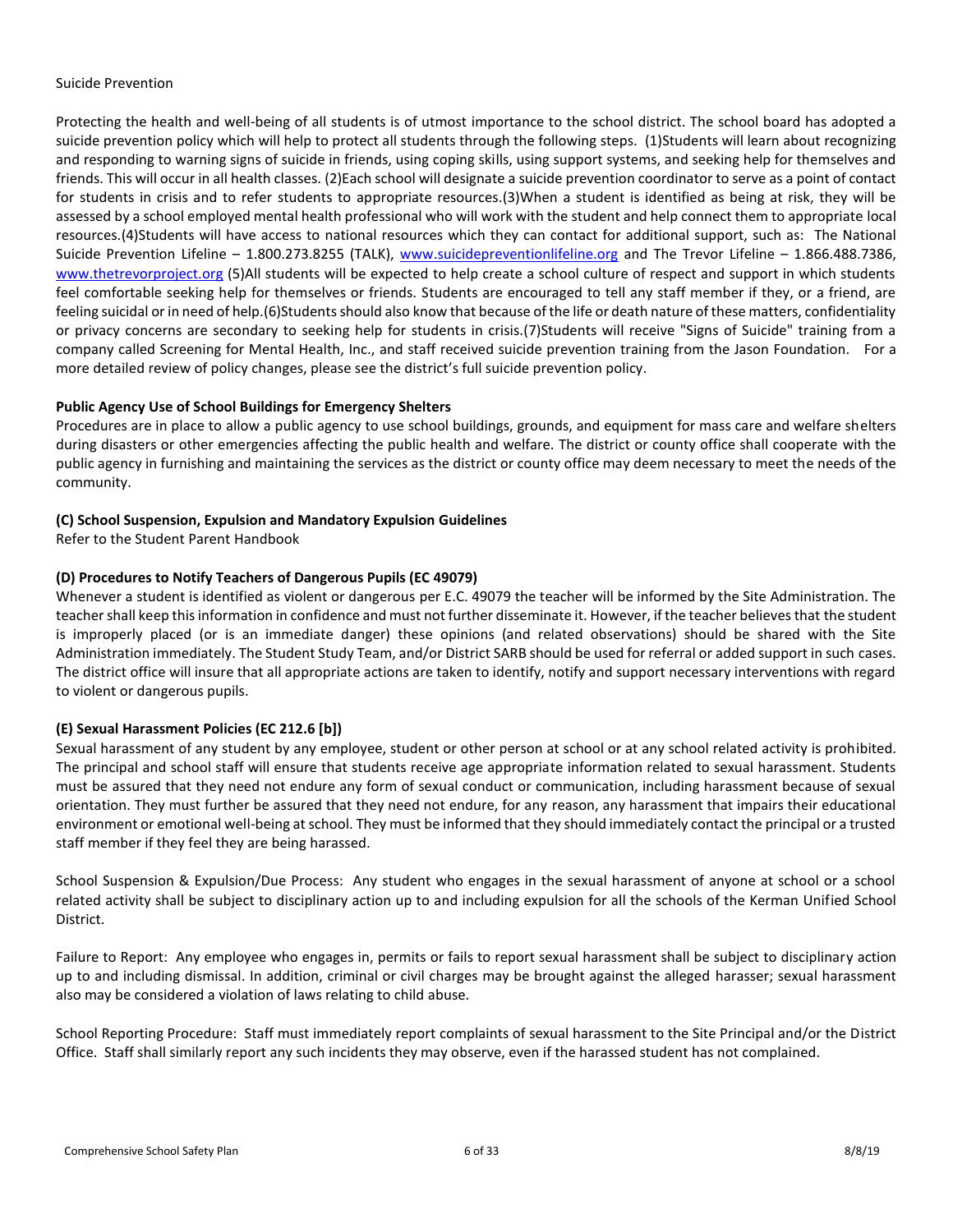District Complaint Procedure: If a situation involving sexual harassment is not promptly investigated and remedied by the principal or designee, a complaint of harassment may be filed in accordance with the district's uniform complaint procedures or procedures for complaints concerning district employees. The Superintendent or Assistant Superintendent shall determine which procedure is appropriate.

Prohibition Against Retaliatory Behavior: Kerman Unified School District prohibits retaliatory behavior against any complainant or any participant in the complaint process. Information related to a complaint of sexual harassment shall be confidential to the extent possible, and individuals involved in the investigation of such a complaint shall not discuss related information outside the investigation process.

## <span id="page-6-0"></span>**(F) School-wide Dress Code Relating to Gang-Related Apparel (EC 35183)**

All students will be held to the Kerman Unified School District Dress Code Policy. Students who violate the dress code policy will be requested to fix inappropriate clothing, change into loaners, or call home to have proper clothing items brought to school. Parents may be called at home or work to bring appropriate clothing to school.

Gang-Related apparel is defined as apparel that reasonably could be determined to threaten the health and safety of the school environment if it were worn or displayed on a school campus. (Education Code 35294. 1)

California Education Code Title V, Section 302: A pupil who goes to school without proper attention having been given to personal cleanliness or neatness of dress, may be sent home to be properly prepared for school, or shall be required to prepare himself for the schoolroom before entering. Students may not wear clothing or hairstyles that will be disruptive to the educational process.

Refer to the Student Parent Handbook for additional information regarding dress code.

## <span id="page-6-1"></span>**(G) Procedure for Safe Ingress and Egress of Pupils, Parents, and Staff to and from School (EC 35294.2)**

Kerman Unified School District has in place procedures and steps to follow in case of an emergency.

## <span id="page-6-2"></span>**(H) A Safe and Orderly School Environment Conducive to Learning (EC 35294.2)**

## **Component:**

School Discipline: KMS has created a school-wide discipline plan in order to communicate high standards and expectations.

## **Opportunity for Improvement:**

Maintaining a consistent discipline program throughout the school that holds students accountable for their behavior.

| <b>Objectives</b>                                                                  | <b>Action Steps</b>                                                                                              | <b>Resources</b>                                                            | <b>Lead Person</b>                                      | <b>Evaluation</b>                         |
|------------------------------------------------------------------------------------|------------------------------------------------------------------------------------------------------------------|-----------------------------------------------------------------------------|---------------------------------------------------------|-------------------------------------------|
| Creating a consistent<br>discipline program that<br>promotes positive<br>behavior. | Implement classroom<br>rules, behavioral<br>interventions as well as<br>a 3-step referral process.   classrooms. | Behavior plans, rewards<br>for good behavior, use<br>of behavior posters in | Administration, school<br>psychologist and<br>teachers. | Self-evaluation and<br>suspension report. |

## **Component:**

Bullying Policy: Kerman Middle School follows bullying policies set forth by Kerman Unified School District to ensure that any act of bullying is addressed appropriately in a timely manner.

## **Opportunity for Improvement:**

Ensure that bullying is not tolerated in any way at Kerman Middle School.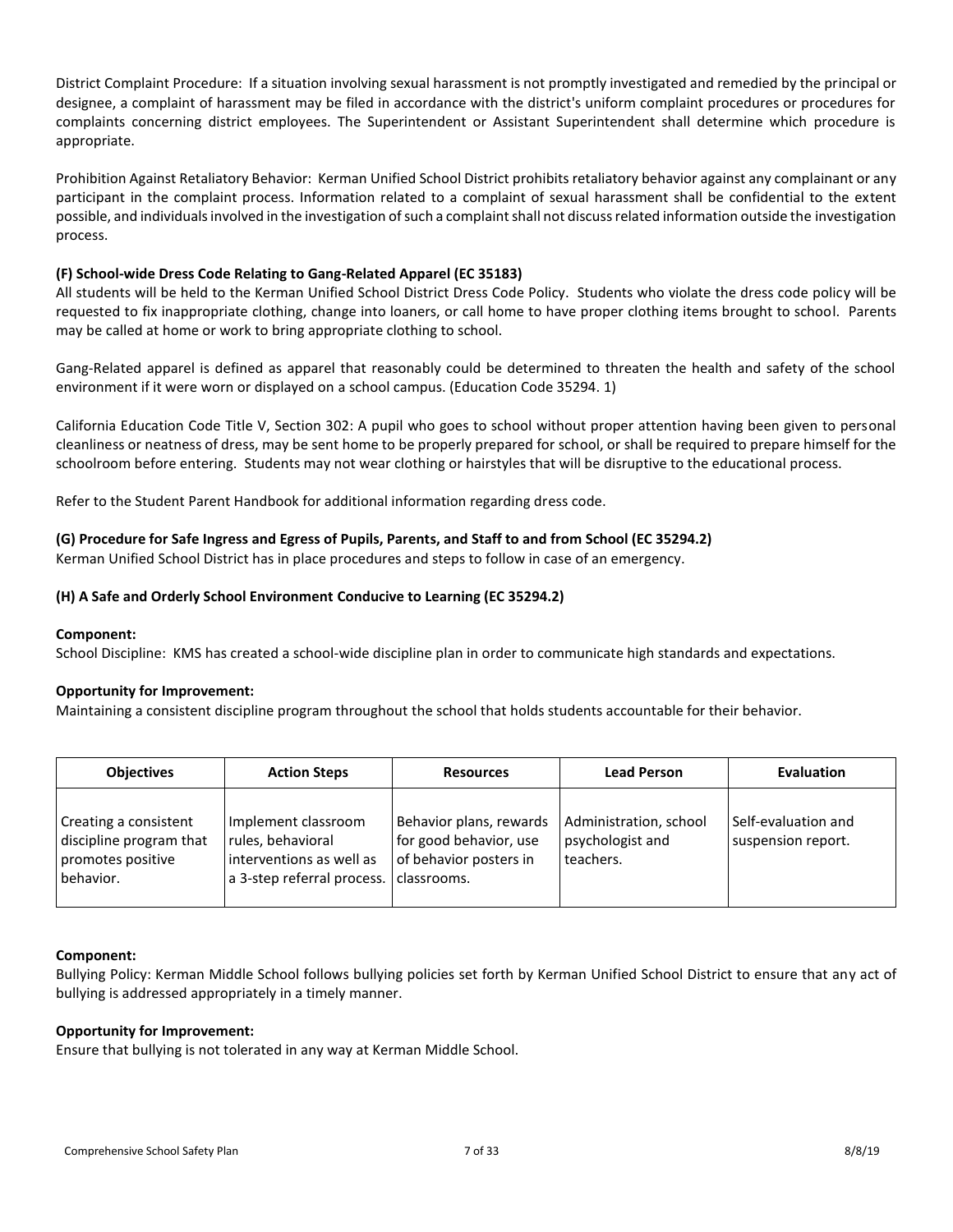| <b>Objectives</b>                                                                                             | <b>Action Steps</b>                                                                                                                                                                | <b>Resources</b>                                                             | <b>Lead Person</b>                                              | Evaluation                                                       |
|---------------------------------------------------------------------------------------------------------------|------------------------------------------------------------------------------------------------------------------------------------------------------------------------------------|------------------------------------------------------------------------------|-----------------------------------------------------------------|------------------------------------------------------------------|
| Educate parents and<br>students about what<br>bullying is.                                                    | School Assemblies,<br>presentations in<br>classrooms, counseling,<br>SSC Meetings, ELAC<br>meetings, PFC meetings,<br>School newspaper articles.                                   | Anti-bullying materials<br>and information from<br>the police<br>department. | Site Administration,<br>school psychologist, and<br>teachers.   | Data on number of<br>reports of bullying.                        |
| Investigate all<br>accusations of bullying<br>upon the knowledge of a<br>report.                              | Use the district bullying<br>policy as a guide to<br>investigate and resolve<br>situation.                                                                                         | District and school<br>policy.                                               | School Administration,<br>school psychologist, and<br>teachers. | Data on number of<br>reports of bullying.                        |
| Provide interventions for<br>students accused of<br>bullying others to help<br>them change their<br>behavior. | Set up social skills groups<br>meetings with school<br>psychologists, counseling<br>sessions, follow<br>consequences of referral<br>form, contact parents for<br>at-risk students. | Materials from school<br>psychologist.                                       | School Administration,<br>school psychologist,<br>teachers.     | Data on the students<br>who are provided these<br>interventions. |

#### **Component:**

Safe Physical Environment: The staff at Kerman Middle School assures that each student has a safe physical environment.

## **Opportunity for Improvement:**

Ensure that students are physically safe from the time they arrive at school until they leave the campus at the end of the day.

| <b>Objectives</b>                                                                                                                                                                                                                                                                                                                                                                                                              | <b>Action Steps</b>                                                              | <b>Resources</b>                                                                    | <b>Lead Person</b>                                  | Evaluation                                                                 |
|--------------------------------------------------------------------------------------------------------------------------------------------------------------------------------------------------------------------------------------------------------------------------------------------------------------------------------------------------------------------------------------------------------------------------------|----------------------------------------------------------------------------------|-------------------------------------------------------------------------------------|-----------------------------------------------------|----------------------------------------------------------------------------|
| Staff members will serve as<br>crossing guards and supervise<br>five different areas on the<br>campus. The front gate to the<br>main parking lot is closed for<br>twenty minutes before the start<br>and end of the school day to<br>ensure students are able to<br>safely enter and exit the campus.<br>Staff members actively supervise<br>students on yard duty before<br>school, during break, lunch, and<br>after school. | Maintain and cross<br>walk duty schedule<br>as well as a staff duty<br>schedule. | Schedules of student<br>supervision duty and<br>radios for better<br>communication. | All staff members<br>who are scheduled<br>for duty. | Data on incidents that<br>occur to and from school<br>and while on campus. |

## <span id="page-7-0"></span>**(I) School Discipline Rules and Consequences (EC 35291 and EC 35291.5)**

#### **Kerman Middle School Student Conduct Code**

The School Rules and Procedures were developed and adopted in accordance with California Education Code 35291.5. This document represents the collaborative efforts of teachers, parents and other school staff and administration. These rules and procedures are intended as guidelines for enhancing the instructional climate and personal safety.

#### **Conduct Code Procedures**

Refer to the Student Parent Handbook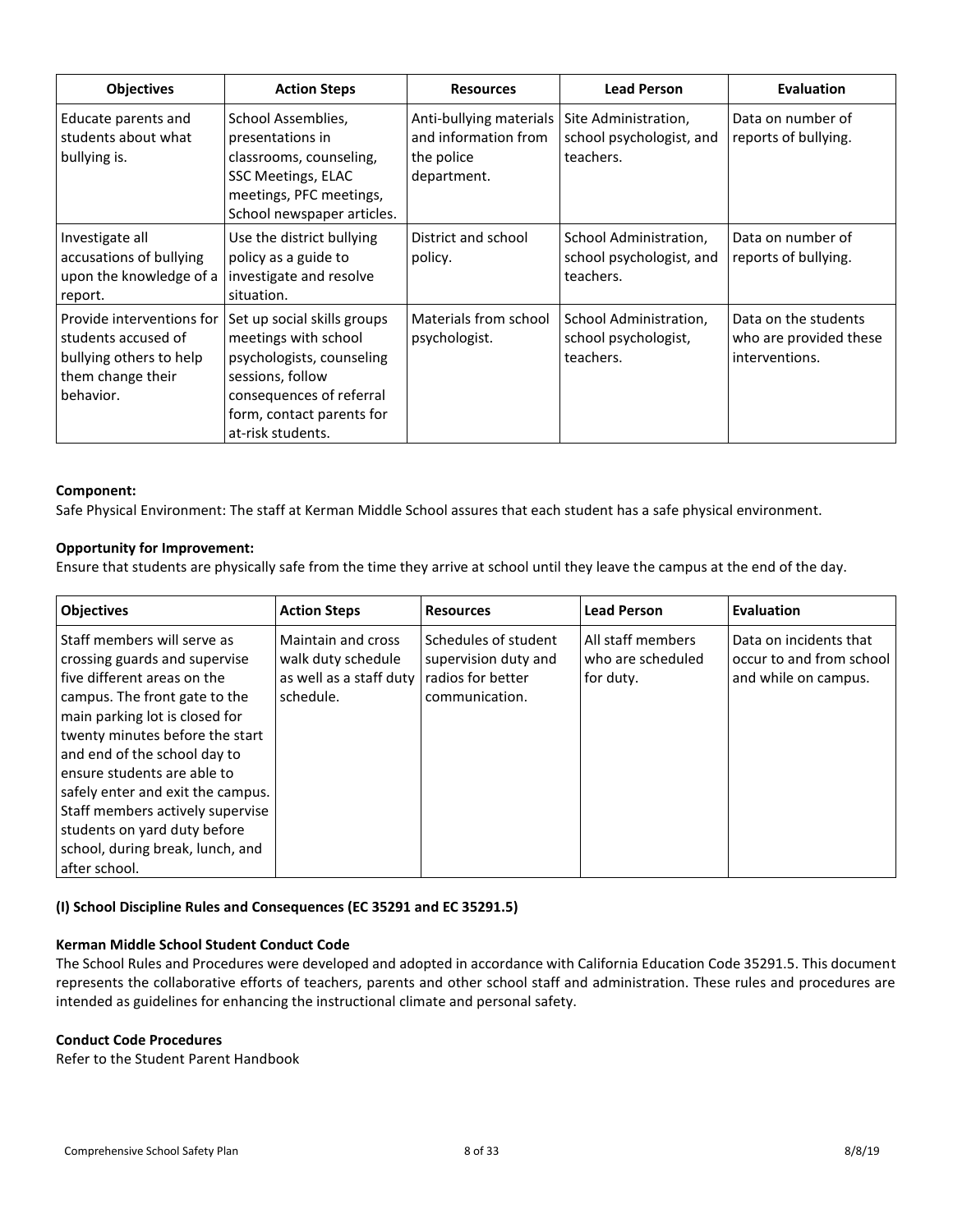## <span id="page-8-0"></span>**(J) Hate Crime Reporting Procedures and Policies**

Students are expected to respect all others while on school grounds or while participating in school activities. Any student engaging in hate-motivated behavior will be subject to the school discipline policies in accordance with the district policies and guidelines.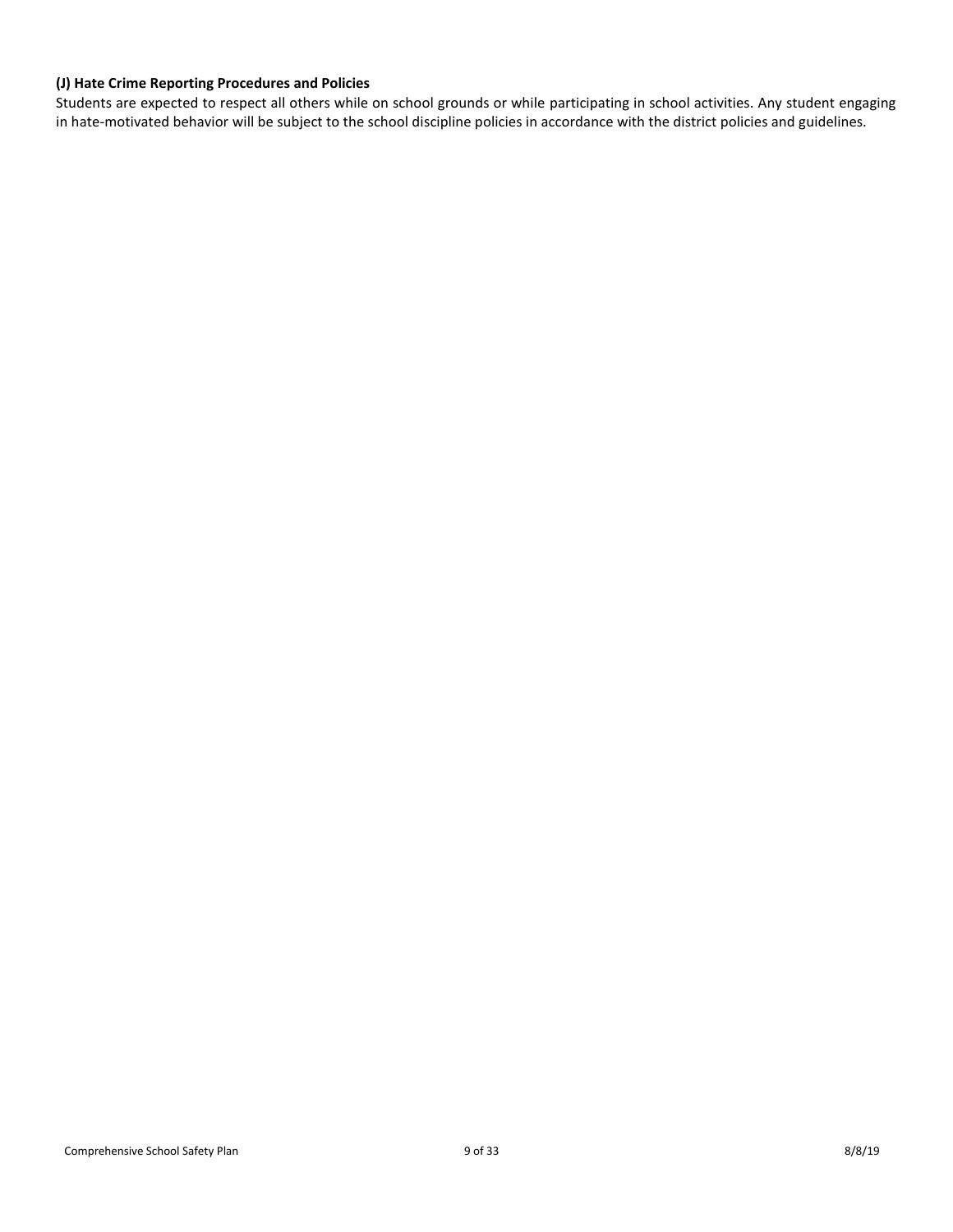# <span id="page-9-0"></span>**Safety Plan Review, Evaluation and Amendment Procedures**

The school site safety plan will be reviewed, evaluated, and approved by the School Site Council each year. It will also be shared with the staff for review. Any changes/amendments in the plan must be approved by the School Site Council.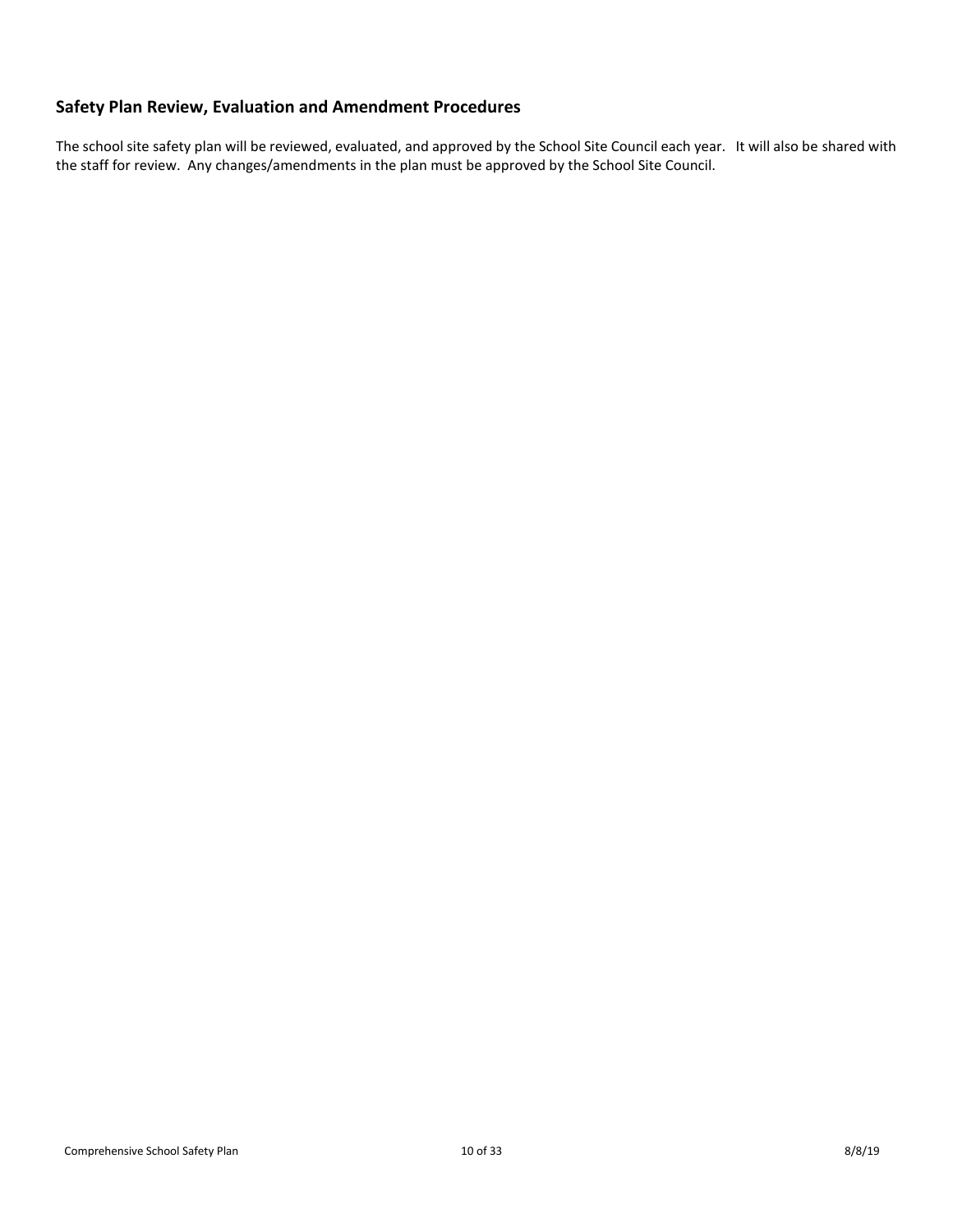# <span id="page-10-0"></span>**Safety Plan Appendices**

| <b>Academic Year:</b> | 2018-2019 | LEA:    | Kerman Unified        | User ID: | maria.lomeli@kermanusd.com |
|-----------------------|-----------|---------|-----------------------|----------|----------------------------|
|                       |           | School: | Kerman Middle-6006696 |          |                            |

| School Code | <b>School Name</b>   | <b>Most Severe Offense</b>                                                                 | <b>Incident Count</b> |
|-------------|----------------------|--------------------------------------------------------------------------------------------|-----------------------|
| 6006696     | <b>Kerman Middle</b> |                                                                                            |                       |
|             |                      | 101-Possession, Sale, Furnishing a Firearm, Knife, Explosive,<br>or Other Dangerous Object | 1                     |
|             |                      | 104-Possession of a Knife or Dangerous Object                                              | 1                     |
|             |                      | 202-Possession Use Sale or Furnishing a Controlled<br>Substance Alcohol Intoxicant         | 4                     |
|             |                      | 204-Offering, Arranging, or Negotiating Sale of Drug<br>Paraphernalia                      | 2                     |
|             |                      | 403-Sexual Harassment                                                                      | 8                     |
|             |                      | 500-Caused Physical Injury                                                                 | 1                     |
|             |                      | 501-Caused Attempted or Threatened Physical Injury                                         | 16                    |
|             |                      | 504-Used Force or Violence                                                                 | 30                    |
|             |                      | 510-Obscene Acts, Profanity, and Vulgarity                                                 | 3                     |
|             |                      | 511-Disruption, Defiance                                                                   | 12                    |
|             |                      | 512-Property Damage                                                                        | 1                     |
|             |                      | 513-Bullying                                                                               | $\overline{4}$        |
|             |                      | 601-Property Theft                                                                         | 1                     |
|             |                      | <b>TOTAL</b>                                                                               | 84                    |

| Grade: | $-8$ <sup>th</sup><br>All $(7th$ | <b>Ethnicity/Race:</b><br>ALL | <b>IGender:</b> | <b>ALL</b> | <b>IEnrollment</b><br>Status. | ALL |
|--------|----------------------------------|-------------------------------|-----------------|------------|-------------------------------|-----|
|--------|----------------------------------|-------------------------------|-----------------|------------|-------------------------------|-----|

## **SCHOOL-WIDE DISCIPLINE POLICIES AND PROCEDURES**

Kerman Unified School District has a comprehensive discipline policy. Without a school-wide discipline policy, it is difficult for students to know what is expected, and it is difficult for teachers to know how to handle problems. While effective discipline occurs within each classroom, an effective school-wide discipline provides the entire school with common expectations for student behavior and consistent guidelines for dealing with misbehavior. All disciplinary consequences are in accordance with the Education Code of the State of California.

Parents, community, and the Kerman Unified School District have worked together to provide students with staff, buildings, and equipment to help prepare students for a future of success. Kerman Unified School District is committed to giving students the best education possible and knows students will take special pride in keeping the school a showplace of educational opportunity. Students are expected to assume the responsibilities listed below:

- 1. Attend class regularly.
- 2. Be in the assigned seat with all necessary materials when the tardy bell rings.
- 3. Treat every student and teacher with respect.
- 4. Follow the specific rules in each class.
- 5. Have pride and help maintain all school buildings and all school equipment and materials.

Comprehensive School Safety Plan 8/8/19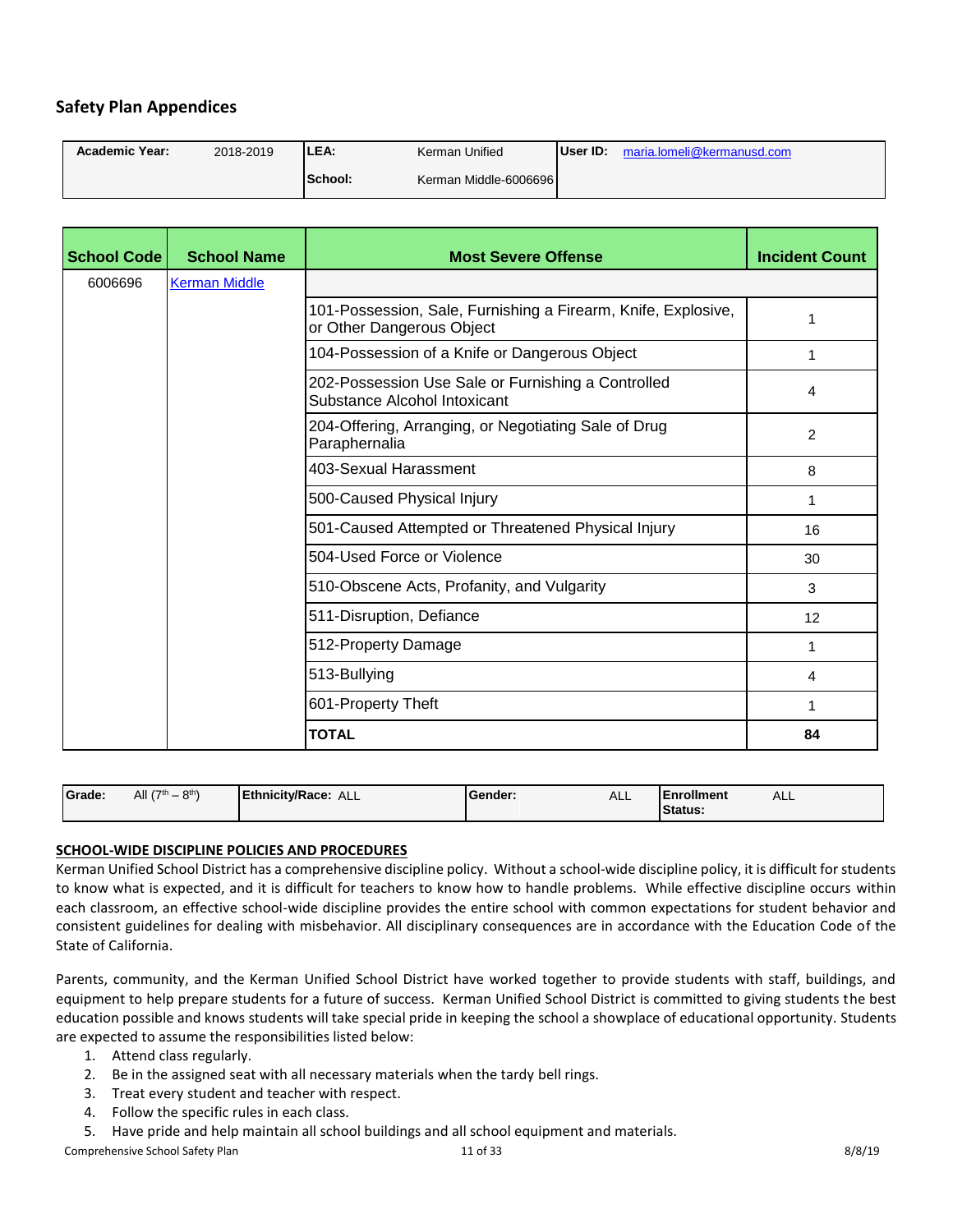## **AFFECTION, EXCESSIVE DISPLAY OF**

Excessive displays of affection are not considered to be appropriate public behavior, and it is the right of every staff member to determine if the display of affection is excessive. (KUSD Policy 5131) Examples of unacceptable behavior include extended hugging and/or kissing and sitting on one another's laps.

## **ALCOHOL**

The possession and/or use of alcoholic beverages on a school campus or at a school-sponsored event is prohibited.

## **First offense of the school year:**

A five day school suspension and the student is placed on a behavior contract.

A parent conference is required with the student being restricted from all school privileges and extra-curricular activities for twenty-five (25) school days.

When warranted, transfer, expulsion, and/or police involvement may be appropriate.

## **Second offense of the school year:**

A five day school suspension and transfer to an alternative education program.

Recommendation for expulsion and/or police involvement may be imposed when appropriate.(KUSD Policy 5131.6)

## **ASSAULT AND BATTERY**

Any student who commits assault, battery, verbal or physical intimidation upon another student or upon school personnel or directs threat of force or violence toward school personnel, at any time/place related to school attendance or functions, shall be subject to disciplinary measures which may include suspension, transfer, and/or expulsion and may be reported to police. Assault or battery against any district employee will be reported to the police, and the student may be subject to arrest and prosecution. (Refer to Ed Code 44014 and 48900)

## **BOMB THREAT**

Any student apprehended for falsely reporting that a bomb or other explosive has been placed in school buildings or on school grounds shall be immediately suspended pending an investigation. The student may also be subject to transfer, expulsion, and arrest. Bomb threats will be reported to the police. (Refer to P.C. 148.1)

## **CAMPUS DISTURBANCES**

Established procedures for the expression of student opinions, concerns, or complaints exist in the district schools, and it is expected that students will abide by and follow these procedures.

## **CHEATING/PLAGIARISM**

Cheating is, quite simply, not doing your own work but using a means to procure a grade anyway. Cheating can occur at any time or place and is limited to any item receiving points, credit, or grade in a Kerman Unified School District class. Each offense is accumulating throughout the school year and is not specific to a single class or instructor.

First Offense: The teacher and parent must conference either on the phone or in person. The grade of "0" will be assigned for that work. A referral is written and the student will be assigned detention and will lose their off-campus privilege for two weeks.

Second Offense: The student is placed on Academic Probation/Contract, is suspended from school for two days, is ineligible from all student activities (co and extracurricular) for 25 school days, and is ineligible for the next dance (not including the Winter Semi-Formal or Prom). If probation is violated, ineligibility shall be for the year. The parent must conference with the Principal / Designee and the appropriate teacher.

Third Offense: The student will be suspended from school for 5 days and placed on a behavior contract. If the offense has occurred three times in the same course, same semester, the student shall receive the semester grade of "F".

Fourth Offense: This and subsequent offenses within an academic year shall be grounds for suspension from school under 48900 (k) of the Education Code of the State of California and may result in transfer to Alternative Education program.

## **CLASSROOM CONDUCT, RULES FOR**

Classroom conduct is the responsibility of the individual teachers under the supervision of the administration. However, the following conditions are to be observed at all levels and at all times:

- 1. A student is to be in class on time and to remain in the classroom during the class period and must remain seated under the supervision of the instructor until released.
- 2. Students are not to eat or drink in the classroom during the regular class period. (Exceptions to this rule are made with prior approval of the administration.)
- 3. Students are to follow established classroom rules.
- 4. The rights of the individual student(s) and teacher(s) are to be respected at all times.

Classroom rules not contained in this handbook are to be considered in effect when the following are met:

- 1. The rules have been posted in the classroom and discussed with the class.
- 2. Each student in the class has been given a copy of the classroom rules to take home to his/her parent/guardian.
- 3. The classroom rules have been filed with the Principal and Assistant Principals.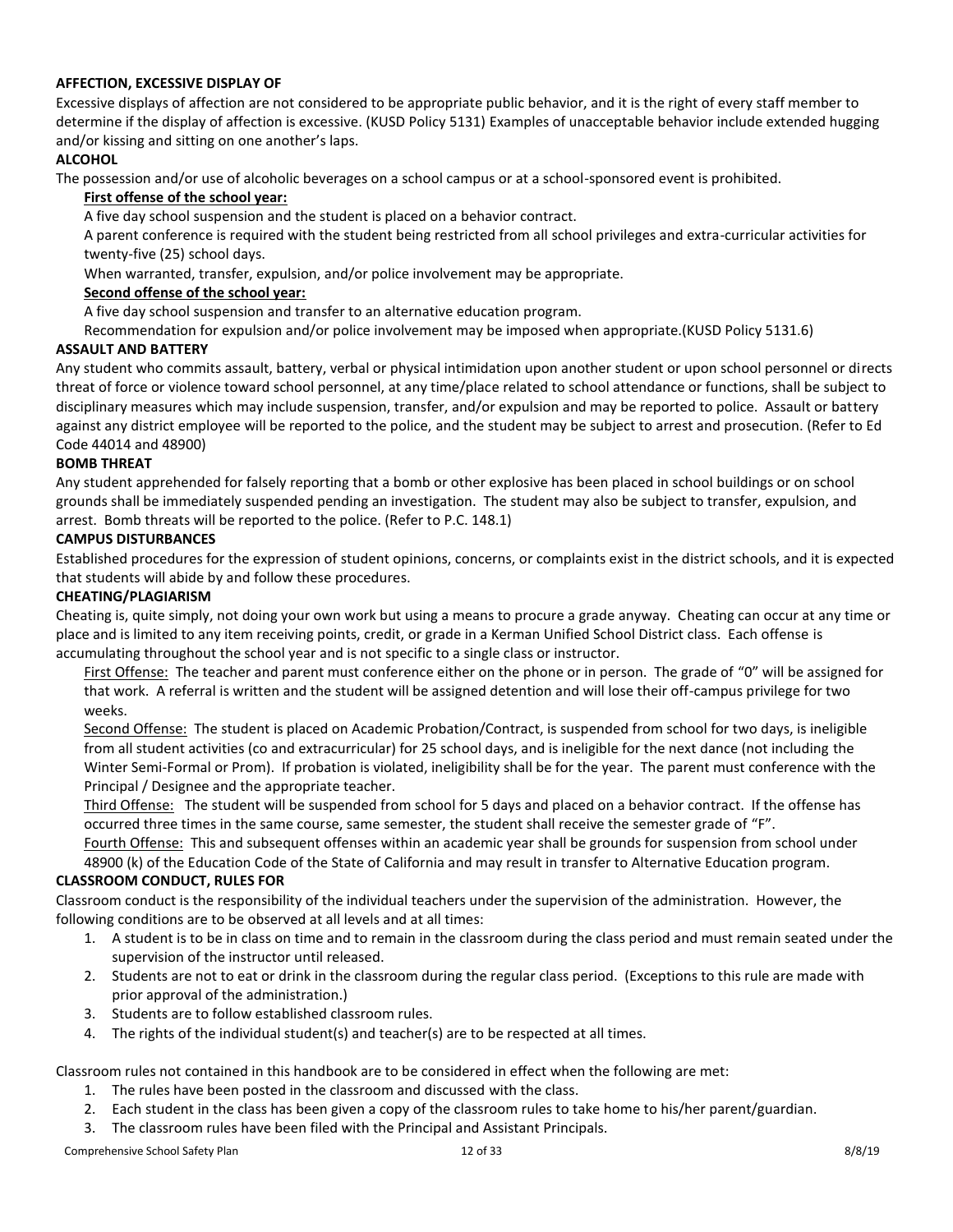The recommendation is for teachers to implement, but not limit themselves, to the following:

Restroom use policy; Teacher/student conference; Teacher/student/parent conference(s) or contact; Detention; Class suspension of the student under teacher supervision. (BP 5144.1, AR 5144.1) Note: The teacher is required to hold a parent conference with the student and a site administrator present when a student has been class suspended for more than the current period.

## **COMMUNITY SERVICE**

For students not suspended or recommended for expulsion, the principal of the school, the principal's designee, the superintendent of schools, or the governing board may require a pupil to perform community service on school grounds during non-school hours. "Community Service" may include, but is not limited to, work performed on school grounds in the areas of outdoor beautification, campus betterment, and teacher or peer assistance programs. (Refer to Ed Code 48900.6)

## **COMPUTER VANDALISM/ON-LINE ACCESS**

When a student's action results in damage to computer equipment, all costs incurred for repair, including the cost of a service call, will be the responsibility of the student. The student may receive a referral, parent conference, suspension, transfer, or expulsion. If a student is in a file or part of a program he/she doesn't belong, the student may receive a referral, two day class suspension, parent conference, an "F" grade in the class, a transfer from the class, suspension, transfer, or expulsion or any combination thereof. If the above action results in a service call, and the technician can directly connect the repair to the student's actions, the cost of the service will be incurred by the student.

Kerman Unified School District provides on-line access, including Internet access, for students for the purposes of information retrieval or exchange and communication (e-mail). Access is granted only for those engaged in valid school projects under the direction and supervision by district personnel. Computer on-line access through KUSD, including access to the Internet and e-mail, is a privilege dependent upon responsible on-line behavior on the part of the student, and requires written consent by the parent/guardian of the student. Any violation by a student of any provision of the Acceptable Use Agreement may result in the immediate revocation of the computer on-line access privileges for a period of time to be specified by the school principal/designee, including permanent revocation; referral, suspension, transfer, or expulsion when warranted.

## **CONTRACTS**

A student behavior/performance contract is an agreement in writing to show details mutually understood about expected behavior/performance. Each student will be held accountable for a behavior contract and the parents/guardians will be informed as to both contents and consequences. Teachers may issue behavior or performance agreements within their respective classes as part of the normal instructional process with notification to the administration. Contracts may also be issued for attendance/discipline purposes.

## **DITCH DAYS**

Ditch Days are prohibited. Parent notes or phone calls are not accepted. Excused absences may be verified by administrative contact or phone call directly to the student.

Consequences may include and is not limited to:

- 1. Loss of lunch pass for one quarter or remainder of school year whichever is longer
- 2. Placed on twenty-five day school restriction
- 3. Loss of Grad Night privileges
- 4. Loss of participation in Graduation Ceremony
- 5. Or any combination thereof

## **DRESS CODE DISCIPLINE POLICY**

Students who are considered out of dress code are referred to the office. An Administrator makes a determination whether or not the student is out of dress code. If the Administrator determines that the student does not meet dress code regulations, the student may be temporarily removed from classes until dress code regulations are met. Listed below are the consequences for dress code violations. Kerman Unified School District will not be held accountable for items not picked up by parent or guardian.

| <b>Consequence</b>                  |                                                                                                                                                                   |        |
|-------------------------------------|-------------------------------------------------------------------------------------------------------------------------------------------------------------------|--------|
| $1st$ Incident                      |                                                                                                                                                                   |        |
| <b>Gang Related</b>                 | Gang Letter 1 warning, clothing or object may only be picked up<br>by parent, parent contact, Kerman Police Department is notified                                |        |
| <b>General Dress Code Violation</b> | Warning referral, change of clothes, parent contact, student has<br>until the next school day to be in compliance of the Dress Code                               |        |
| 2 <sup>nd</sup> Incident            |                                                                                                                                                                   |        |
| <b>Gang Related</b>                 | Gang Letter 2, 1 day school suspension, parent conference, loss<br>of clothing (parent may pick up at end of school day), Kerman<br>Police Department is notified |        |
| General Dress Code Violation        | 1-3 days lunch detention, parent notification                                                                                                                     |        |
| Comprehensive School Safety Plan    | 13 of 33                                                                                                                                                          | 8/8/19 |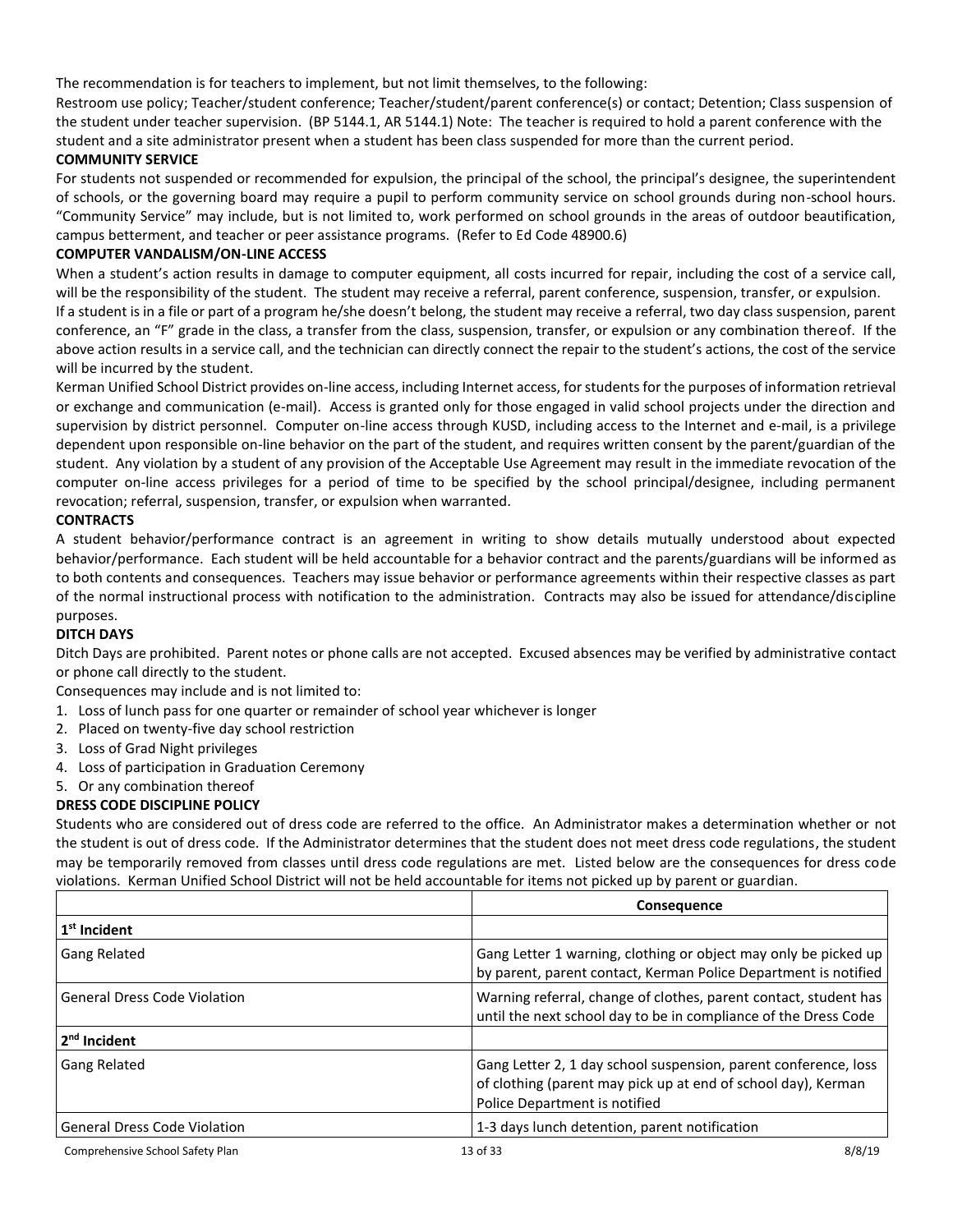| 3rd Incident                     |                                                                                                                                                                                    |
|----------------------------------|------------------------------------------------------------------------------------------------------------------------------------------------------------------------------------|
| <b>Gang Related</b>              | 5 days school suspension, placed on a behavior contract, parent<br>conference, loss of clothing (parent may pick up at end of<br>school day), Kerman Police Department is notified |
| General Dress Code Violation     | 3-5 days lunch detention, parent notification                                                                                                                                      |
| 4 <sup>th</sup> Incident         |                                                                                                                                                                                    |
| <b>All Dress Code Violations</b> | 1-3 days Saturday school, parent notification                                                                                                                                      |

#### **DRUGS/NARCOTICS/PARAPHERNALIA**

Use, possession, transitory possession, or sale of narcotics and/or paraphernalia, hallucinogenic, look-alike substances, or other substances defined in Ed Code 48900 on school premises or elsewhere under the authority of school personnel is prohibited, and will result in suspension and recommendation for expulsion.

#### **EXTORTION**

Extortion, to take possessions from another person by threat or force, is prohibited. Student(s) participating shall be subject to restitution, restricted privileges, suspension, transfer, expulsion and/or arrest. (Refer to Penal Code 520)

#### **FALSE INFORMATION**

Students who give false identification or false information are subject to a referral, parent conference and possible restrictions, suspension, transfer, and/or expulsion.

#### **FIGHTING**

Students in any way involved in fighting incidents or verbal confrontations, either in groups or as individuals on the school premises or elsewhere while under the authority of the school, shall be subject to disciplinary measures including counseling, parent conference, contract, restriction of privileges, suspension, transfer, expulsion and arrest.

Students who refuse to obey school employees or their authorized agents during fighting incidents shall be subject to automatic suspension. Students may also be subject to transfer, expulsion, and arrest. (Refer to KUSD Policy 5131 and Ed Code 48900)

## **FIRES, EXPLOSIVES,(FIRECRACKERS) OR THREAT THEREOF**

Any student who willfully sets a fire or causes an explosive which is a clear and present danger to human life or property on campus or at school-sponsored events shall be immediately suspended pending an investigation, and shall be subject to expulsion.

#### **FORGERY**

Forging notes, signatures, excuses or other school documents subject the student to a referral, parent conference and contract, and possible restriction of privileges, suspension, transfer, or expulsion. (Refer to KUSD Policy 5131)

## **FRAUD**

Students using another person's ID card, lunch pass or restroom pass is considered fraud and is subject to a referral parent conference and contract, and possible restriction of privilege, suspension, transfer, or expulsion. (Refer to KUSD Policy 5131)

## **GAMBLING**

Gambling on the school campus subjects the student to a referral, parent conference and possible restriction of privileges, suspension, transfer, or expulsion. (Refer to KUSD Policy 5131)

## **GRAFFITI/TAGGING**

Acts of graffiti/"tagging" (defacing or damaging school or private property) may result in a referral, parent conference, restriction of privileges, suspension, transfer, expulsion, and/or arrest pending an investigation. Students will be responsible for restitution.

## **HARASSMENT/THREATS/INTIMIDATION**

Students that intentionally engage in harassment, threats, or intimidation, directed against a pupil or staff member, that is sufficiently severe or pervasive to have the actual and reasonably expected effect of materially disrupting class work, creating substantial disorder, and invading the rights of that pupil or group of pupils by creating an intimidating or hostile educational environment will be subject to suspension and/or recommended for expulsion. Threats that are verbal, written or transmitted by E-mail may be reported to the police. (Refer to Ed Code 48900.2 & 48900.4)

#### **HATE VIOLENCE**

If the superintendent, or principal of the school in which the pupil is enrolled determines that the pupil has caused, attempted to cause, threatened to cause, or participated in an act of, hate violence, as defined in subdivision I of Section 33032.5, the pupil may be suspended from school or recommended for expulsion. (Refer to Ed Code 48900.3)

#### **HAZING**

Hazing is prohibited. Any violations may result in a referral, parent conference, restriction of privileges, suspension, transfer, expulsion, and/or arrest. (Refer to Ed Code 32051-32053).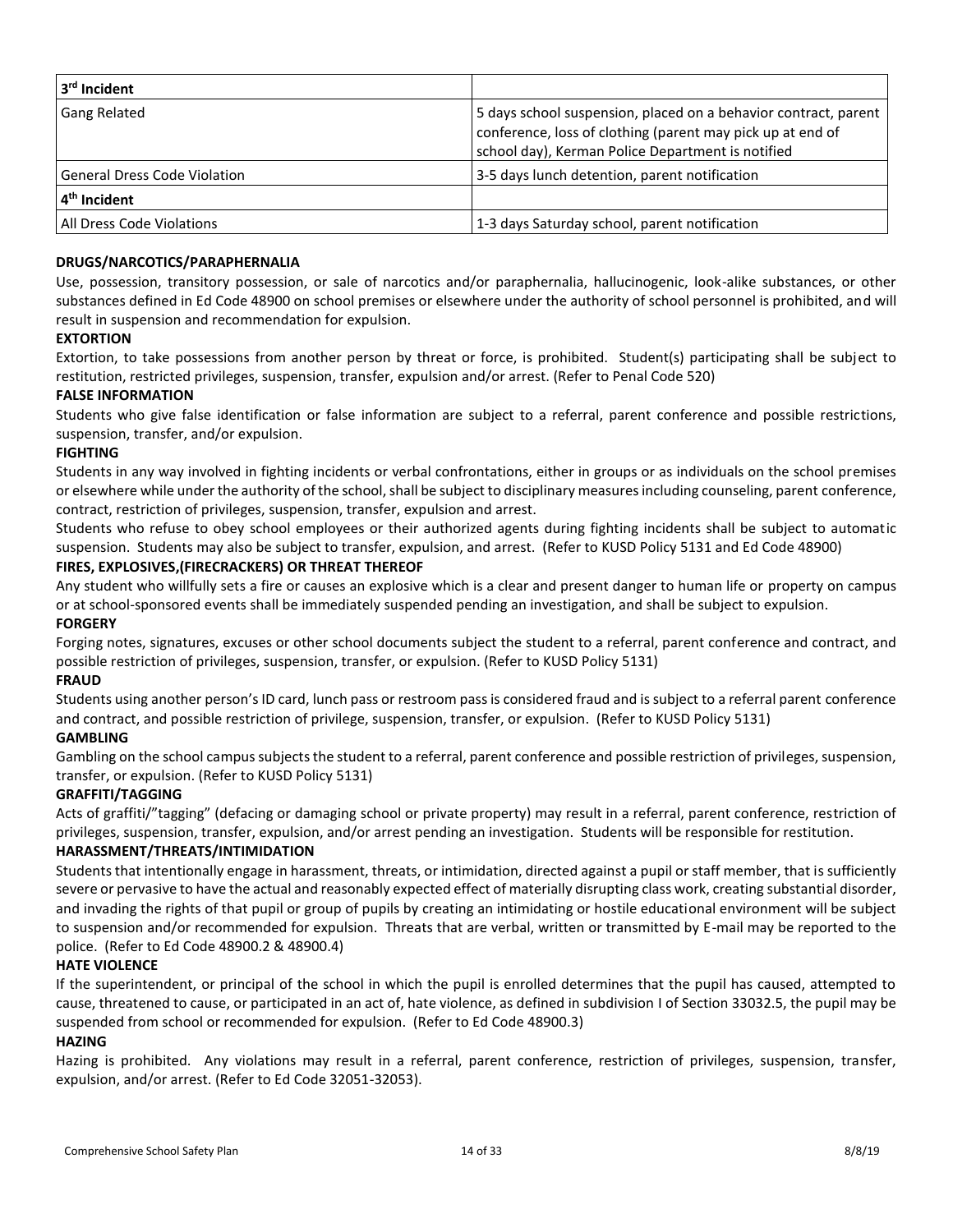## **INSUBORDINATION/DEFIANCE/DISRESPECT**

Students who willfully defy the valid authority of school personnel or are disrespectful, either in language or action, are subject to a referral, counseling, parent conference, contract, restriction of privileges, suspension, transfer, and/or expulsion. (Refer to KUSD Policy 5131 and Ed Code 48900 (k))

## **JURISDICTION OF SCHOOL**

Students are under the jurisdiction of the school for disciplinary purposes:

- 1. While on school grounds
- 2. While going to or coming from school
- 3. During the lunch period, whether on or off campus
- 4. During or while going to or coming from a school-sponsored activity.

Students who violate district discipline policy at these times are subject to the stated disciplinary alternatives including but not limited to suspension and expulsion. Such jurisdiction does not make the district board, certificated personnel, or classified personnel liable for student actions. (Refer to KUSD Policies 5131 and 5142)

## **KEYS, ILLEGAL USE OF OR DUPLICATION OF**

Illegal possession of keys to school buildings or premises, unauthorized use of keys to school buildings or premises, or knowingly duplicating keys to school buildings or premises, subjects student to appropriate disciplinary action which shall include counseling and a parent conference and may result in a referral, suspension, transfer, expulsion, and/or arrest. (Refer to KUSD Policy 5131)

#### **LEWD/OBSCENE OR LASCIVIOUS ACTS**

Engaging in or performing lewd/obscene or lascivious acts on school grounds or at school-sponsored activities is prohibited. Those involved shall be subject to a referral, counseling and a parent conference and may be subject to restriction of privileges, suspension, expulsion, or arrest. (Refer to Penal Code 288 and Ed Code 48900)

#### **LOITERING**

In accordance with the laws of California and the Penal Code, no person shall be on school premises or adjacent areas, except as a properly enrolled student or upon lawful business, unless he/she has first presented himself/herself to the administration office. Lawful business shall not include being upon school property for any of the following purposes except on specific approval of the school administration: Conversation, contact, solicitation, or any other association by a non-student with students, faculty, or administrators during regular school hours or at school-sponsored events not open to the general public. "Non-student" shall mean any person, minor or adult, not regularly enrolled in day classes on the school property upon which he/she is present. A person who fails to leave on request of school personnel is subject to arrest (Penal Code 653 sec. g).

## **OFF LIMIT AREAS**

Before school, during brunch, and during lunch the following areas are off limits (unless supervised by a staff member): parking lot, tennis courts, all athletic fields, the Ag farm, the area behind the support building, gym, music building, behind the 300 building, the 400 building, and the bus stop area. Students are not to use the back gate by the Ag lab.

#### **OVERNIGHT STUDENT TRIPS/FIELD TRIPS**

Students fall under the guidelines of the Parent/Student Handbook. On overnight field trips, students may not be in the rooms of students of the opposite sex. The only exception will be when there is an advisor, chaperone, or administrator in the room. Violation of this rule will result in a referral being written by the advisor. Punishment will be a behavior contract for remainder of school year and subject to restriction of privileges and suspension. Any violation of Ed Code 48900, parent may be required to pick up student. **PROFANITY/VULGARITY**

The use of profanity or vulgarity will result in any or all of the following; including counseling, referral, parent conference and contract, restriction of privileges, suspension, transfer, or expulsion. (Ed Code 48900)

The writing, distribution or possession of pornographic literature by a student shall result in a referral, counseling, parent conference and contract, and may result in restriction of privileges, suspension, transfer, or expulsion. (Refer to KUSD Policy 5131 and Ed. Code 48900).

# **RECORDS**

Proper written records, protected in accordance with the Family Educational and Privacy Acts of 1974, will be maintained on all students involved in disciplinary actions and procedures. These notes and summaries that complete the documentation shall be finished, using appropriate district forms, immediately after an incident has occurred and placed in the student's confidential file.

# **REST ROOMS**

Gathering around the rest room areas (either in the rest rooms or near the rest room entrances) blocking free access to, or use of, school rest rooms will be in violation of district rules and regulations. Such students will be subject to a referral, parent conference and possible suspension, transfer, or expulsion. (Refer to KUSD Policy 5131)

#### **SEARCHES**

The site administrator /designee has the authority to conduct a search. The scope of a search may include a student's person and areas over which he/she has control, including, but not limited to, any locker assigned to the student by the school, and the student's vehicle.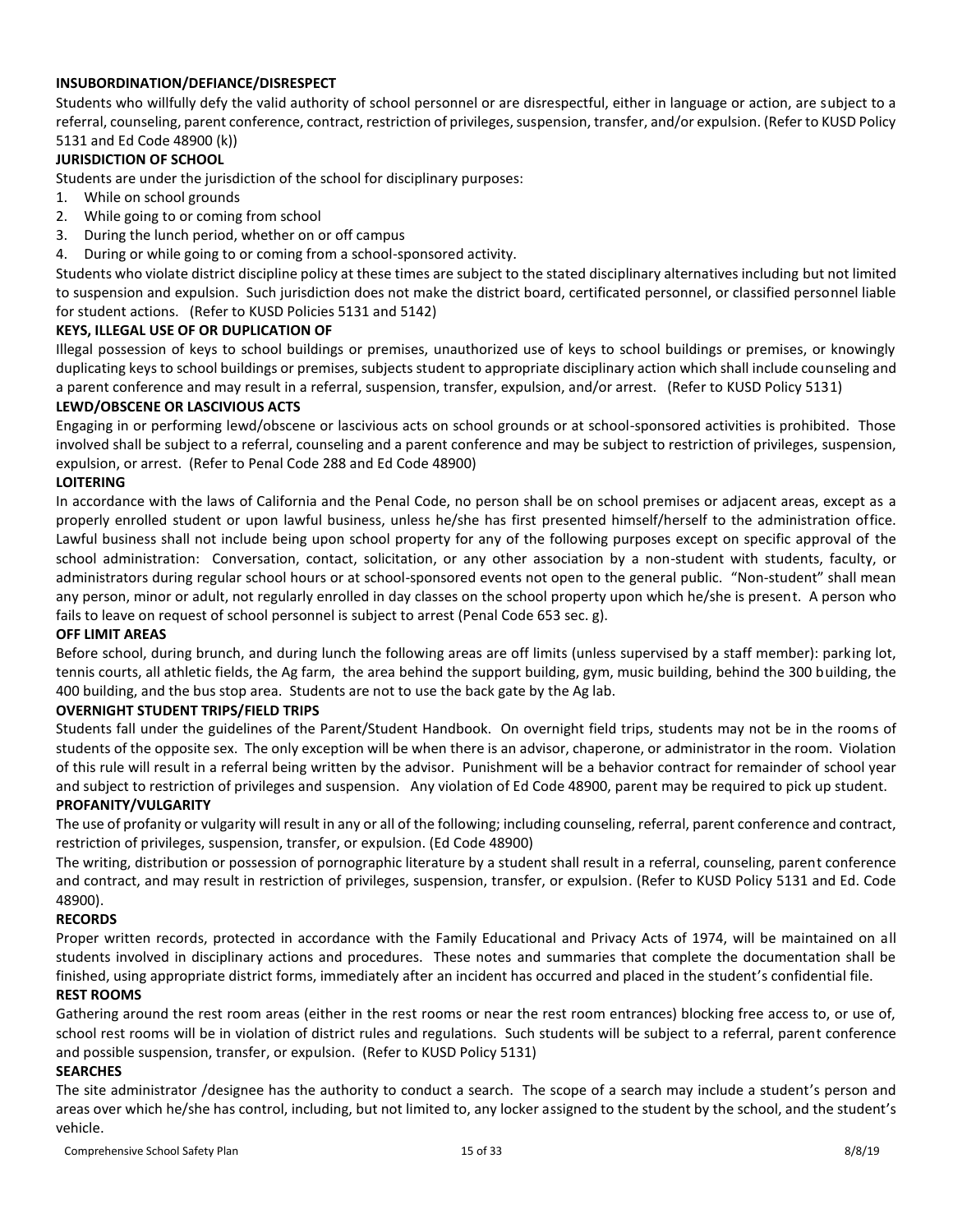Specially trained non-aggressive dogs will be used to sniff out and alert staff to the presence of substances prohibited by law or district policy. The dogs may sniff the air around lockers, desks, bags, backpacks, items or vehicles on district property or at district sponsored events as long as they are not allowed to sniff any person. (Refer to KUSD AR 5145.12 (a))

## **STEALING/THEFT**

Students stealing school or personal property while under the jurisdiction of the school shall be subject to a referral, parent conference, contract, and possible suspension, transfer, expulsion, and/or arrest. The parent/guardian and student will be responsible for restitution of item(s) stolen and for any reward payment offered.

#### **STUDENT EXPRESSION**

Student expression that materially disrupts class work, causes disorder, or invades the rights of others is prohibited. The use of slanderous and obscene language, buttons, badges, or insignia shall result in counseling and may result in parent conference, referral, contract, suspension, transfer, expulsion or arrest. (Refer to KUSD Policy 5145.1)

#### **TARDINESS**

Students will be considered tardy if they are not in the room or assigned area prior to the tardy bell ringing. Tardiness is disruptive to the educational process and deprives other students in the classroom of valuable instructional time. Disciplinary action will be taken on students with excessive tardies. (Refer to KUSD policy 5144.1). Parent notes and/or phone calls for students arriving late to school, within the first ten (10) minutes of the period, will only be accepted three (3) times a semester. The Tardy Policy will start over at the semester.

#### **TOBACCO**

Kerman Unified School District is a tobacco free district. The use or possession of tobacco on school premises or while under the jurisdiction of the school is prohibited. Violators may be subject to school suspension and placed on a behavior contract on the first offense. Repeated violations will result in suspension and/or may lead to a transfer to alternative education.

#### **TRANSFERS**

Students may be transferred into an alternative education program not specific to a particular school. (KUSD Policy 6184) Involuntary transfers can be made based upon grades, lack of credits, attendance, and discipline problems.

## **TRESPASSING OR FORCED ENTRY**

Trespassing or forced entry with respect to school buildings or school events is prohibited. Any violation by a student shall result in a suspension pending further action including but not limited to expulsion and criminal prosecution. (Refer to Penal Code 626.8 and Penal Code 459)

#### **VANDALISM**

Acts of vandalism (defacing or damaging school or private property) may result in immediate suspension pending an investigation. The case may then be referred to the district administration for expulsion proceedings before the Board of Trustees. Students will be responsible for restitution.

#### **WEAPONS, POSSESSION OF**

Possession of a weapon (i.e. firearms, knives, explosives, razor blades) on campus (including within vehicles) or at school-sponsored activities is illegal and constitutes grounds for suspension and expulsion (as defined in Ed Code 49330). Weapons are subject to immediate confiscation and may be turned over to the police. Any student who threatens a person with a weapon shall be immediately suspended, referred to the appropriate law enforcement agency, and subject to expulsion. (Refer to KUSD Policy 5131.7 and Ed Code 48900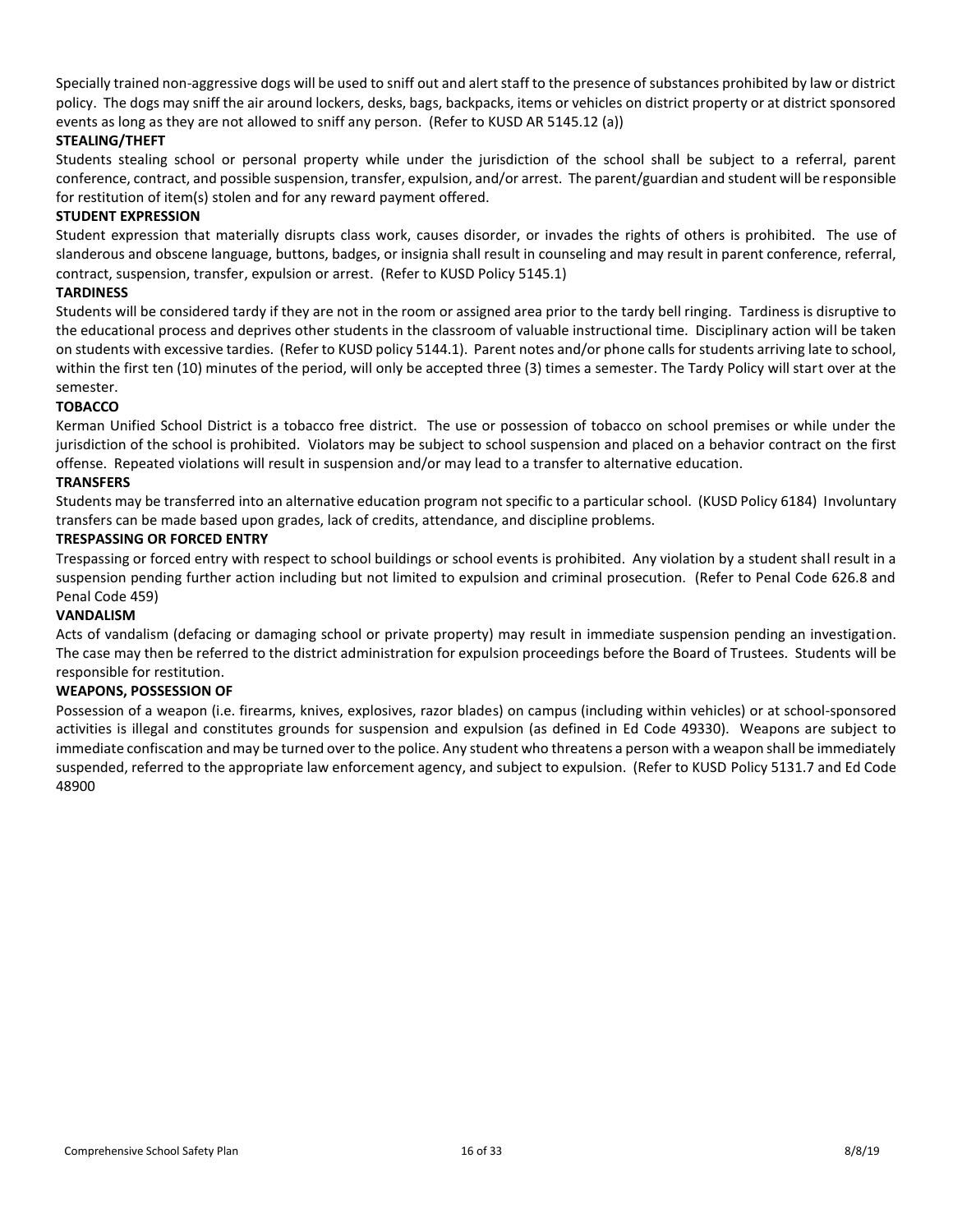# <span id="page-16-0"></span>**Emergency Contact Numbers**

# **Utilities, Responders and Communication Resources**

| <b>Type</b>            | Vendor                                                         | <b>Number</b>          |
|------------------------|----------------------------------------------------------------|------------------------|
| <b>School District</b> | Superintendent - Robert Frausto                                | $(559)$ 843 - 9016     |
| <b>School District</b> | Assistant Superintendent Personnel - Mark Ruiz                 | $(559)$ 843 - 9003     |
| <b>School District</b> | Assistant Superintendent CBO - Kraig Magnussen                 | $(559)$ 843 - 9004     |
| <b>School District</b> | Assistant Superintendent Educational Services - Pam Millspaugh | $(559)$ 843 - 9026     |
| <b>School District</b> | Director State & Federal Programs - Gordon Pacheco             | $(559)$ 843 - 9051     |
| <b>School District</b> | Director State & Federal Programs - Pam Sellick                | (559) 843 - 9057       |
| <b>School District</b> | Director Pupil Personnel Services - Melissa Andresen           | (559) 843 - 9036       |
| <b>School District</b> | Director Maintenance & Operations - Jock Millspaugh            | (559) 843 - 9031       |
| <b>School District</b> | Director of Information & Technology - Margarita Aguilar       | $(559) 843 - 9081$     |
| <b>School District</b> | Principal Kerman High School - Matthew Toews                   | (559) 843 - 9701       |
| <b>School District</b> | Principal Kerman Middle School - Margaret Nichols              | $(559) 843 - 9601$     |
| <b>School District</b> | Principal Goldenrod Elementary School - Mandi Guizar           | (559) 843 - 9501       |
| <b>School District</b> | Principal Kerman Floyd Elementary - Gabe Melgoza               | (559) 843 - 9401       |
| <b>School District</b> | Principal Liberty Elementary School - Sandeep Jaspal           | (559) 843 - 9301       |
| <b>School District</b> | Principal Sun Empire Elementary - Diane Lira                   | (559) 843 - 9201       |
| <b>School District</b> | Principal Enterprise High School - Rebecca Sanchez             | (559) 843 - 9581       |
| Law Enforcement        | Kerman Police Department                                       | 911 / (559) 846 - 8800 |
| Law Enforcement        | Fresno County Sheriff's Department                             | 911 / (559) 488 - 3111 |
| Law Enforcement        | California Highway Patrol                                      | 911 / (559) 441 - 5400 |
| <b>Fire Department</b> | North Central Fire Department                                  | 911 / (559) 275 - 5531 |
| Paramedics             | American Ambulance                                             | 911                    |
| Hospitals              | Fresno Community Medical Center                                | $(559)$ 459 - 6000     |
| Hospitals              | Valley Children's Hospital                                     | $(559)$ 353 - 3000     |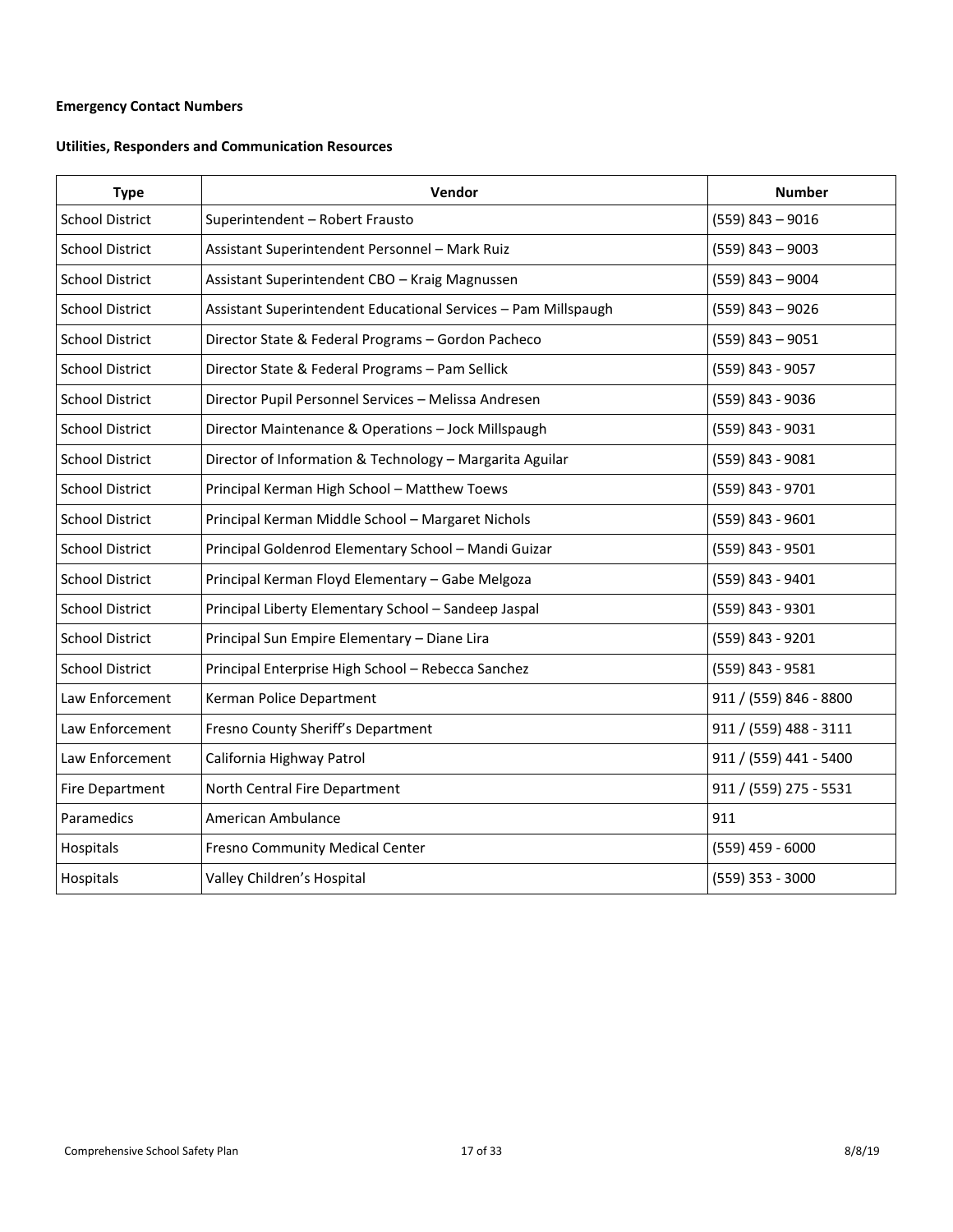## <span id="page-17-0"></span>**Safety Plan Review, Evaluation and Amendment Procedures**

Each Site will review and discuss the Safety Plan with staff prior to reviewing and discussing the Safety Plan with their School Site Council. The Safety Plan will be updated and approved prior to March 1st of each year for the following school year.

| <b>Activity Description</b><br>(i.e. review steps, meetings conducted, approvals, etc) | Date and Time                                            | <b>Attached Document</b><br>(description and location)                                                                                             |
|----------------------------------------------------------------------------------------|----------------------------------------------------------|----------------------------------------------------------------------------------------------------------------------------------------------------|
| Safety Plan reviewed at the Staff Meeting                                              | Ongoing throughout the<br>School Year<br>(August – June) | Meeting notes and sign in sheet are<br>maintained in a binder in the principal's<br>office. Copies are also sent to State and<br>Federal Programs. |
| Safety Plan reviewed at the School Site Council Meeting                                | Annually Each Year<br>(January or February)              | Meeting notes and sign in sheet are<br>maintained in a binder in the principal's<br>office. Copies are also sent to State and<br>Federal Programs. |
| Safety Plan approved at the School Site Council Meeting                                | Annually Each Year<br>(January or February)              | Meeting notes and sign in sheet are<br>maintained in a binder in the principal's<br>office. Copies are also sent to State and<br>Federal Programs. |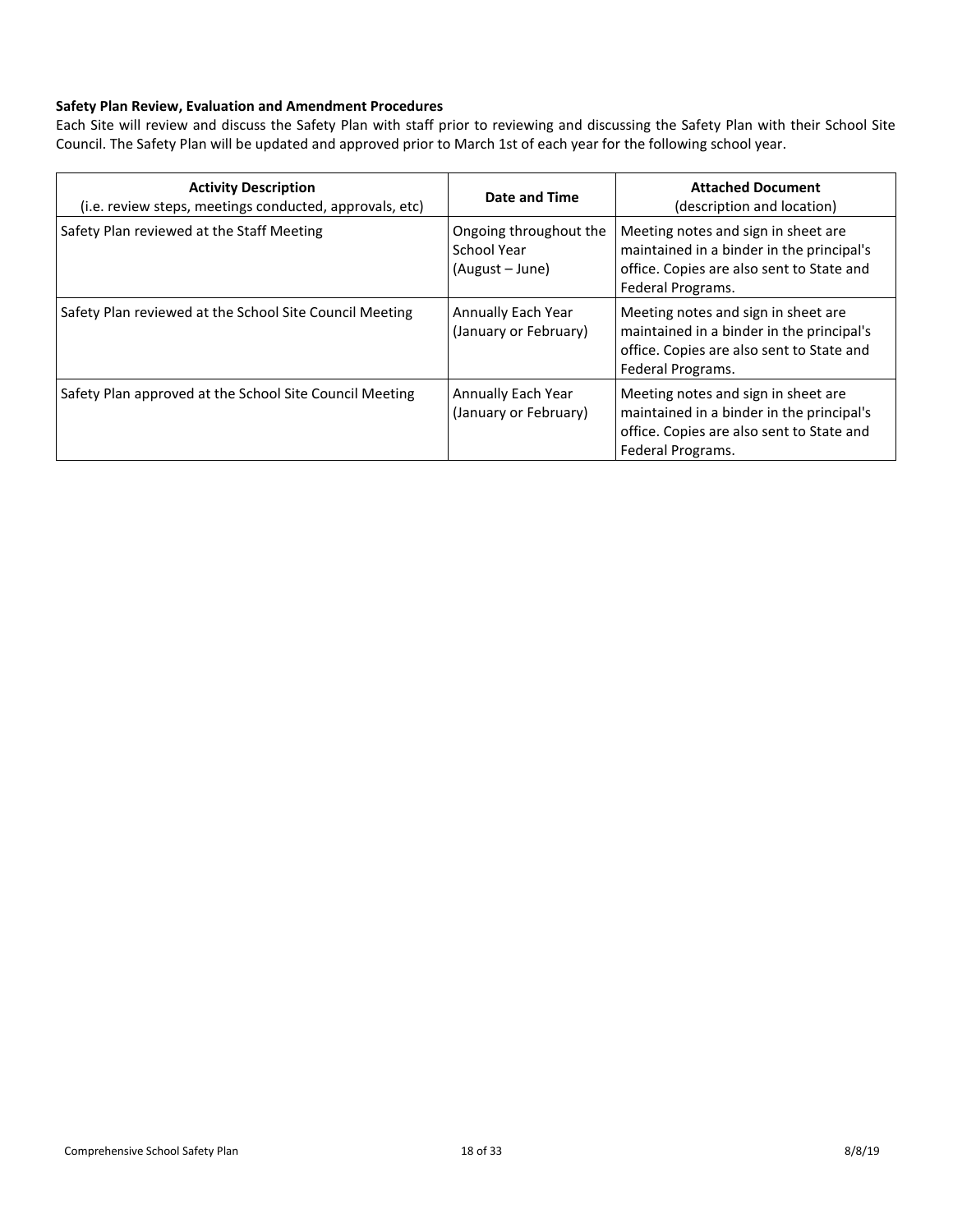**Kerman Middle School Incident Command System**

<span id="page-18-0"></span>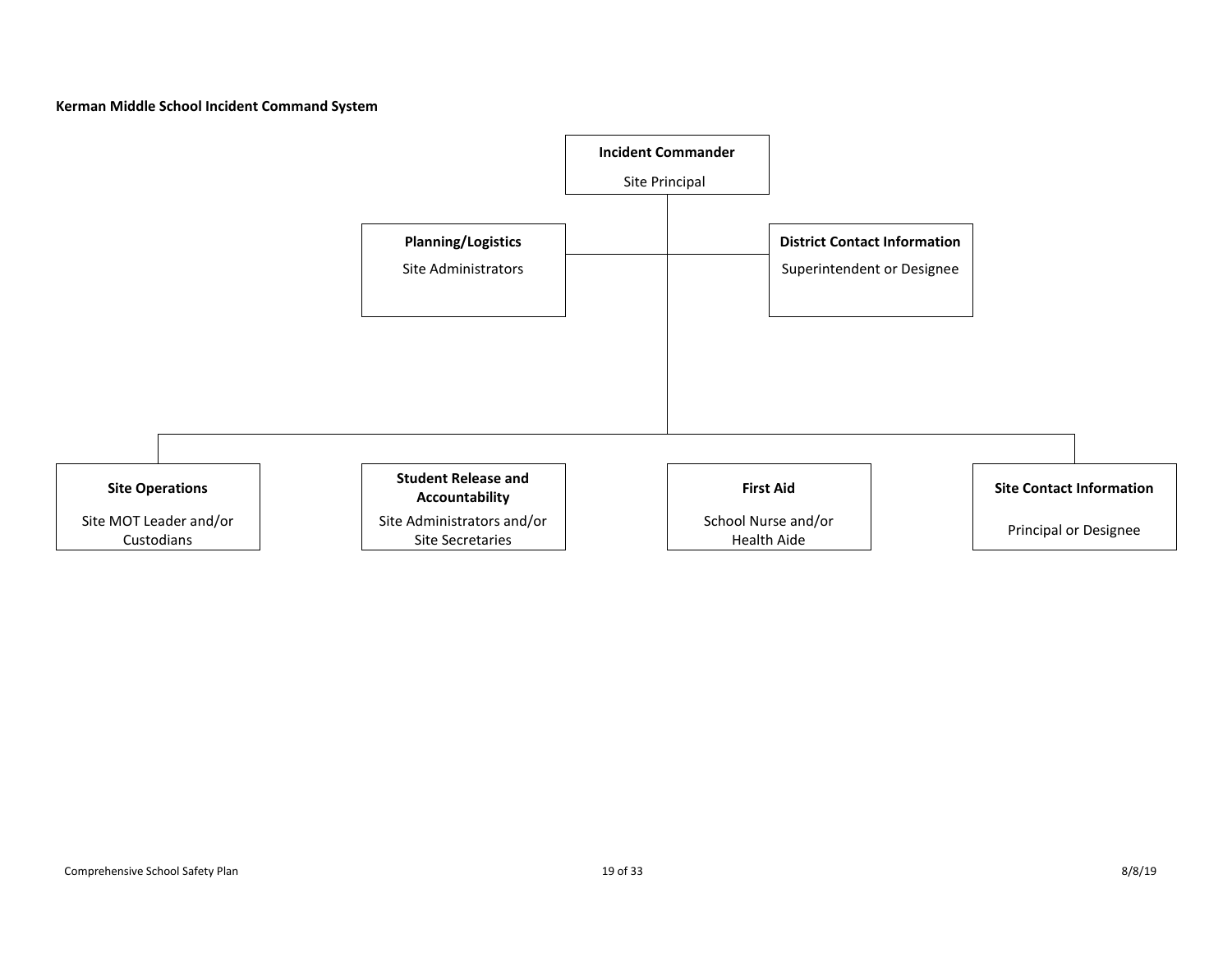#### <span id="page-19-0"></span>**Incident Command Team Responsibilities**

#### **Standardized Emergency Response Management System Overview**

The California Standardized Emergency Management System (SEMS) is designed to centralize and coordinate emergency response through the use of standardized terminology and processes. This greatly facilitates the flow of information and resources among the agencies participating in response to an emergency. SEMS consists of seven functions:

#### **Incident Commander**

The incident commander will oversee any school emergencies and relay any needed information to the District Office and parents. Parents will be kept informed via the Connect Ed system.

#### **Planning/Logistics**

The planning/logistics team will be led by the principal. This team will evaluate each emergency drill to determine how it can be improved so that the school is well prepared for any real emergencies.

#### **District Contact Information**

The District Office will be kept informed of the situation and relay any needed information to the appropriate agencies.

#### **Site Operations**

The lead custodian will take charge of any site operations as needed.

#### **Student Release and Accountability**

The senior secretary and attendance secretary will be in charge of student release and accountability.

#### **First Aid**

The LVN will be in charge of any needed first aid until any outside services arrive.

#### **Site Contact Information**

The site contact information will be the number in which parents can call to find out updated information. Parents will be kept informed via the Connect Ed system with information as to where to call for updates.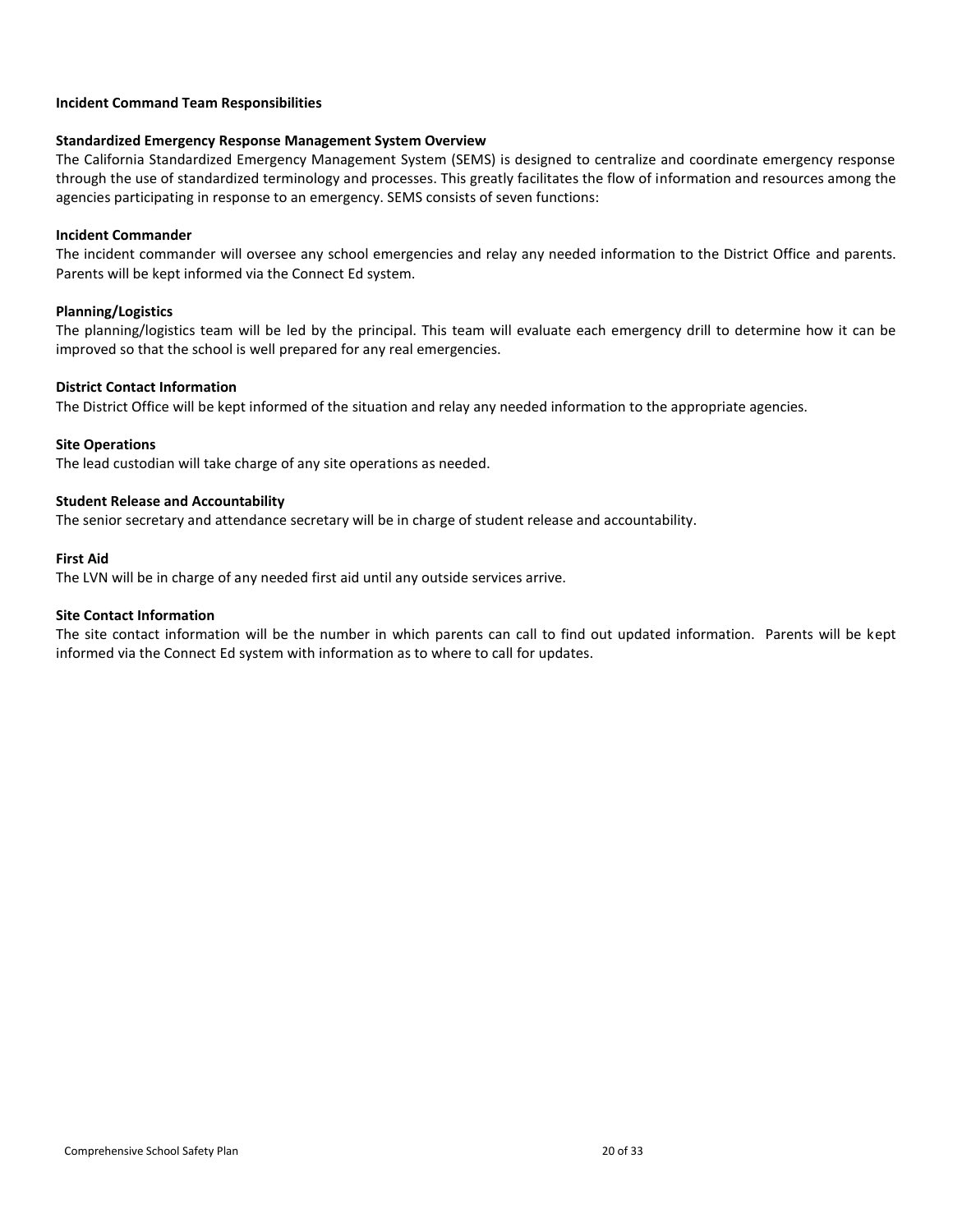#### <span id="page-20-0"></span>**Emergency Response Guidelines**

### <span id="page-20-1"></span>**Step One: Identify the Type of Emergency**

The principal will determine the type of the emergency with the advisement from other office staff members.

#### <span id="page-20-2"></span>**Step Two: Identify the Level of Emergency**

The level of emergency will be determined, setting forth the necessary next steps.

#### <span id="page-20-3"></span>**Step Three: Determine the Immediate Response Action**

The decision will be made in terms of who to call (police, fire department) and how to keep students safe (lockdown, evacuation).

## <span id="page-20-4"></span>**Step Four: Communicate the Appropriate Response Action**

The District Office will be informed immediately. A Connect Ed call will be sent out to the parents if necessary.

#### **Emergency Response Guidelines including adaptations for pupils with disabilities**

Kerman Unified's plan includes procedures ensuring the full participation of students and staff with special needs and disabilities through the planning and implementation of mitigation, preparedness, response and recovery strategies as part of the overall management of school emergencies and disasters.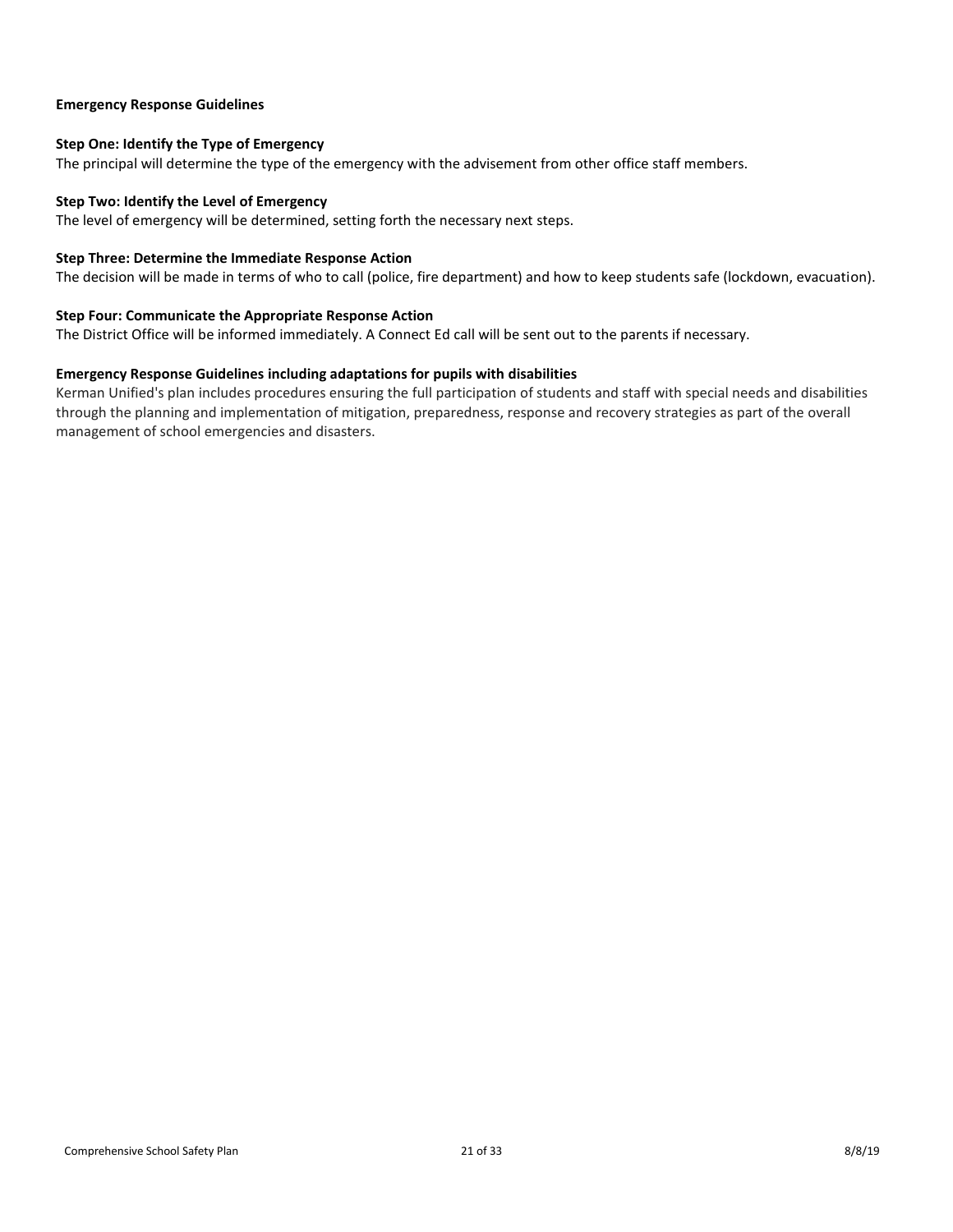## <span id="page-21-0"></span>**Types of Emergencies & Specific Procedures**

## <span id="page-21-1"></span>**Aircraft Crash**

- 1) Call 911
- 2) Determine if any staff or students are in immediate danger. If necessary, evacuate to a safe area. All others are to remain at their assigned locations. Render First Aid as necessary.
- 3) Take roll and report results to the Principal/Incident Commander.

## <span id="page-21-2"></span>**Animal Disturbance**

- 1) Determine if any staff or students are in immediate danger. If necessary, evacuate to a safe area. All others are to remain at their assigned locations. Render First Aid as necessary.
- 2) If possible, the Site Custodian may assist in securing the animal. The animal may be confined to a secured area until it is removed from campus by the City Animal Control Unit.
- 3) Take roll and report results to the Principal/Incident Commander.

#### <span id="page-21-3"></span>**Armed Assault on Campus**

- 1) Call 911
- 2) Institute Lockdown Procedures
- 3) Remain on Lockdown until "All Clear" is instituted by Police and/or Law Enforcement Personnel.

#### <span id="page-21-4"></span>**Biological or Chemical Release**

- 1) If you become aware of potentially hazardous release or accident, notify the office immediately. Render first aid as necessary.
- 2) Determine if any staff or students are in immediate danger. If necessary, evacuate to a safe area. All others are to remain at their assigned locations. Render First Aid as necessary. If evacuation is not imminent, students and staff should remain in classrooms or in assigned areas.
- 3) Until ordered to evacuate, assume that a "shelter-in-place strategy" will be employed and do the following:
	- All students and staff are to remain indoors.
	- Turn off all heating and ventilation systems (HVAC).
	- All windows should be closed.

#### PESTICIDE EXPOSURE (Pesticide Drift)

- 1) If you become aware of potentially hazardous pesticide exposure, notify the office immediately. Render first aid as necessary.
- 2) Determine if any staff or students are in immediate danger. If necessary, evacuate to a safe area. All others are to remain at their assigned locations. Render First Aid as necessary. If evacuation is not imminent, students and staff should remain in classrooms or in assigned areas.
- 3) Until ordered to evacuate, assume that a "shelter-in-place" strategy will be employed and do the following:
	- Direct all students and staff to remain indoors until it is safe or directed otherwise.
	- Direct all heating and ventilation systems (HVAC) to be shut down.
	- Direct all windows to be closed.

## <span id="page-21-5"></span>**Bomb Threat/ Threat Of violence**

- 1) The person receiving the threat should attempt to keep the caller on the phone, stall by saying "Sorry, I can't hear you", etc. Try not to cause concern on the part of your students. Pay close attention to the caller's words, voice, and any background noises. Ask the caller where the bomb is located, what it looks like, and when it is going to explode if possible to gain as much information for Police.
- 2) Contact the office and the Principal/Incident Commander.
- 3) DO NOT use radios or cellular telephones.
- 4) If deemed necessary, Incident Commander will call for evacuation.
- 5) An organized search of the campus may be conducted under the direction of the Principal/Incident Commander or Law Enforcement Agencies.
- 6) In the event that a suspicious object is located, all personnel should be kept clear of the area until Law Enforcement Agencies have evaluated the conditions.
- 7) Return to your normal routine only when the Principal/Incident Commander and the Law Enforcement Agencies are confident that any threat has passed.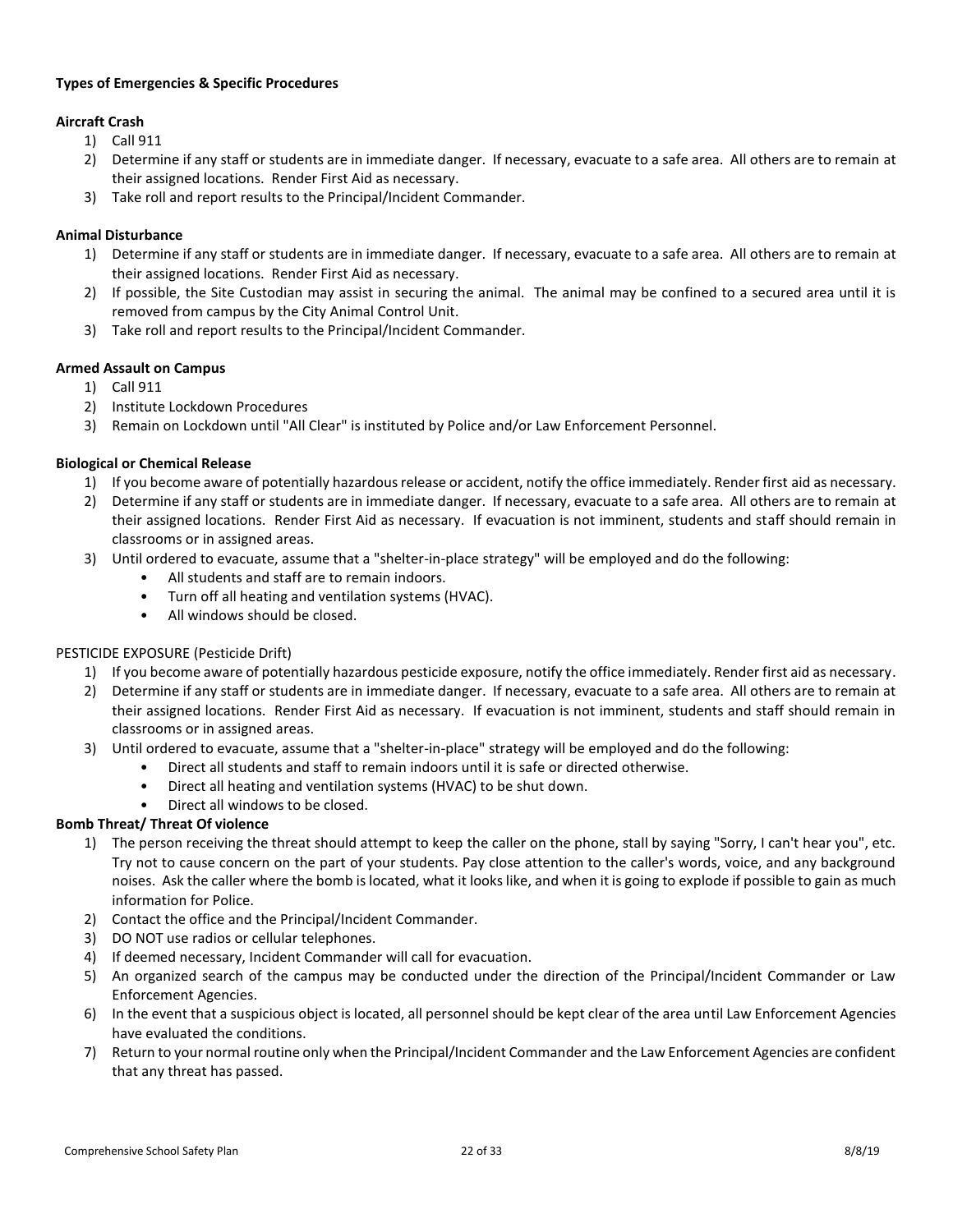### <span id="page-22-0"></span>**Bus Disaster**

The following procedures are for use by bus drivers and appropriate school administrators in the event of an earthquake, serious bus accident, or other emergency that occurs while students are on a field trip or being transported to or from school. This section addresses two possible scenarios involving a bus disaster: (1) an earthquake and (2) a serious accident or bus fire. It is important to note that drivers may need to make spontaneous, independent decisions based on the nature of the emergency, age of the children, location of the bus, and other unique circumstances to ensure children's safety.

## Scenario 1 – Earthquake

- 1) Upon first indication of an earthquake, the bus driver should issue Drop, Cover, and Hold procedures to all students on the bus.
- 2) The bus should be moved away from all power lines, bridges, overpasses, possible landslide conditions, overhanging trees, or other dangerous situations.
- 3) The bus driver should set the emergency brake, turn off the ignition, and wait for the shaking to stop.
- 4) The bus driver should check students for any injuries and provide first aid, as appropriate.
- 5) In the event the bus is disabled, the driver and students should stay in place until help arrives.
- 6) The bus driver should contact the School Administrator and the District Transportation Director to report the location and condition of students on the bus.
- 7) The School Administrator will determine what additional appropriate notifications should be made and will brief the District Superintendent on the situation.
- 8) If the bus driver is instructed to resume the bus route, the driver should continue to pick students up. Students should only be dropped off if a responsible adult is at the bus stop.
- 9) If it is impossible to return to school, the bus driver should contact the School Administrator and remain with the children until further instructions are received.
- 10) The bus driver is responsible for all students who board the bus throughout the emergency.

#### Scenario 2 – Serious Accident or Bus Fire

- 1) The bus driver will park the bus in a safe location with the emergency brake set and the ignition off.
- 2) In the event of a fire, students and the driver should evacuate the bus immediately and move to a safe location away from the bus and traffic using available barricades (e.g., trees, cars) when available.
- 3) The bus driver will immediately call 911 and provide the exact location of the bus and wait for the arrival of emergency response personnel.
- 4) The bus driver should check students for injuries and provide appropriate first aid.
- 5) The bus driver should call the School Administrator and the District Transportation Director (refer to the Essential Contacts in the Appendices of this Plan) to report the location and condition of students.
- 6) The School Administrator will determine what additional appropriate notifications should be made and will and the District Superintendent on the situation.
- 7) The bus driver is responsible for accounting for all students throughout the emergency.

## <span id="page-22-1"></span>**Earthquake**

A. INSIDE SCHOOL BUILDING:

- 1) The teacher, or staff member in authority, will implement action, "DUCK, COVER AND HOLD." Stay inside building until the shaking stops.
- 2) Try to avoid glass and falling objects, areas where there are large panels of glass and/or heavy suspended light fixtures.
- 3) Do not use telephones.
- 4) Implement action, "LEAVE BUILDING." Over intercom, when instructed to do so, after the earthquake is over and tremors have subsided. Special consideration should be given to exit routes as some exits have heavy roof structures over the doorways. Go to an open area away from trees, power poles, etc.
- 5) Avoid touching electrical wires and metal objects such as chain link fences.
- 6) Render first aid if necessary.
- 7) Take roll and report results to the Principal/Incident Commander.
- 8) Activate a buddy system and determine needs of neighboring classrooms. Listen for directions.
- 9) Principal/Incident Commander to request assistance through school district channels. Notify the District Emergency Operations Center of any breaks in utility lines.
- 10) The Superintendent/Designee will determine the feasibility of closing the school, based on the report of the Principal/Incident Commander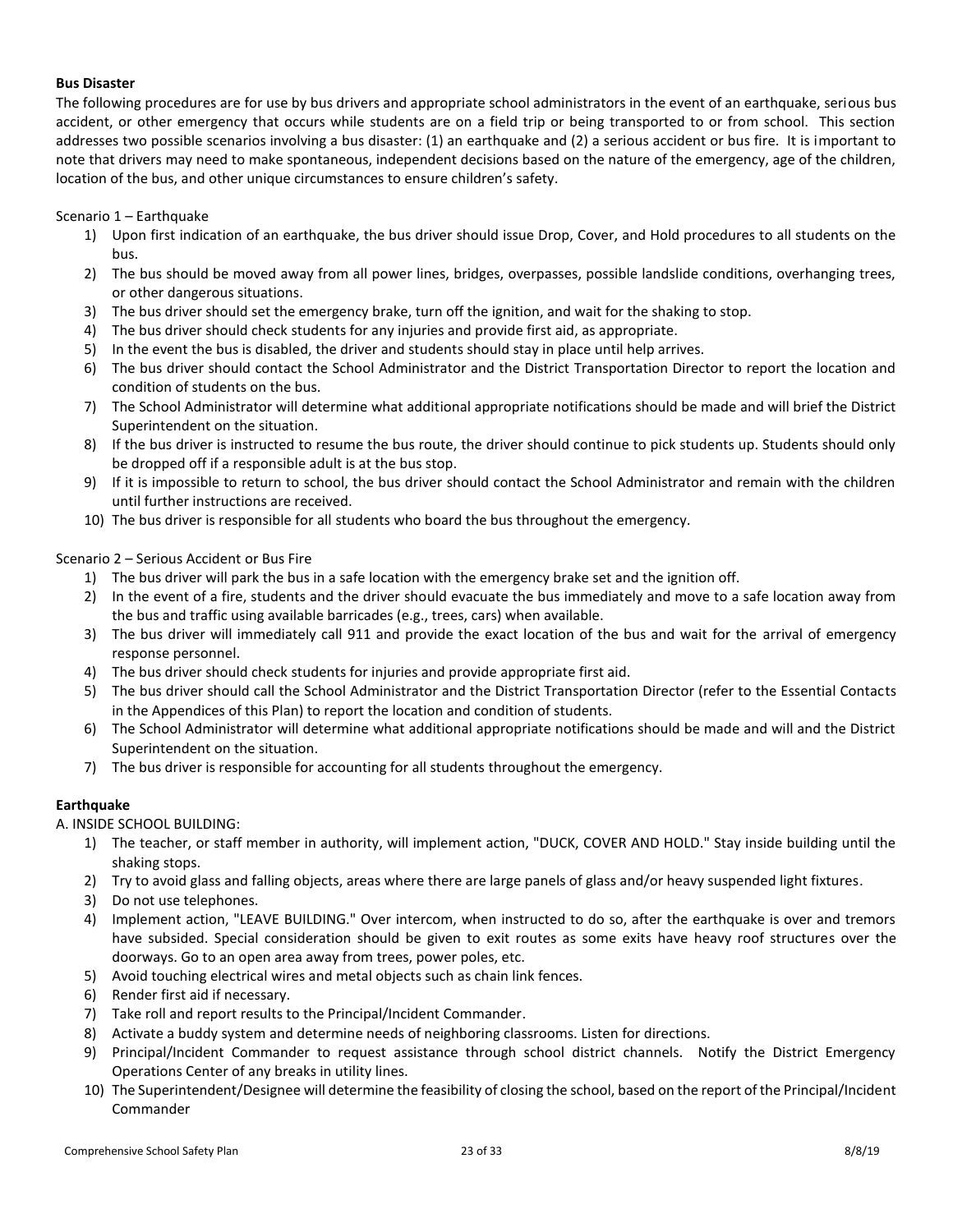B. IF OUTSIDE SCHOOL BUILDINGS:

- 1) Move away from buildings, playground equipment, utility poles, signs, trees, metal fences, exposed wires and wet areas.
- 2) The safest place is in the open. Stay there until the earthquake is over.
- 3) DO NOT RUN! "DROP AND TAKE COVER!"
- 4) Follow procedures 3 through 10 under "Inside School Building."

## <span id="page-23-0"></span>**Explosion or Risk Of Explosion**

- 1) DUCK, COVER, AND HOLD command is to be given immediately. Do not approach windows or doors.
- 2) If the explosion is not in the building, students and staff are to remain at their assigned locations until directed by Principal/Incident Commander
- 3) When directed, evacuate.
- 4) If necessary, move to safe assembly areas outside the building and away from the location of the explosion.
- 5) Render first aid as necessary.
- 6) Take roll and report results to the Principal/Incident Commander.
- 7) If possible, fight small fires without endangering life.

## <span id="page-23-1"></span>**Fire in Surrounding Area**

- 1) Sound the school alarm and evacuate building.
- 2) Notify the office and Principal/Incident Commander.
- 3) Assemble at the pre-designated area (refer to evacuation map).
- 4) Assist disabled during the evacuation.
- 5) Render first aid as necessary.
- 6) Check all bathrooms and ancillary rooms for staff and students.
- 7) If it is possible for adults to fight small fires without endangering life and/or causing injury, do so by using the fire extinguisher.
- 8) Close, but do not lock all doors leading to the fire area to isolate the area and prevent the spread of the fire.
- 9) Take roll and report results to the Principal/Incident Commander. No one should leave the area until instructed to do so.
- 10) In the event of a fire near the school, the Principal/Incident Commander shall determine what action is appropriate and notify the Superintendent.

## <span id="page-23-2"></span>**Fire on School Grounds**

- 1) Sound the school alarm and evacuate building.
- 2) Notify the fire department by dialing 911.
- 3) Assemble at the pre-designated areas at safe distance from the fire/fire-fighting equipment.
- 4) Assist disabled during the evacuation.
- 5) Render first aid as necessary.
- 6) Check all bathrooms and training rooms for staff and students.
- 7) If it is possible for adults to fight small fires without endangering life and/or causing injury, do so.
- 8) Close, but do not lock all doors leading to the fire area to isolate the area and prevent the spread of the fire.
- 9) Keep access roads open for emergency vehicles.
- 10) Take roll and report results to the Principal/Incident Commander. No one should leave the area until instructed to do so.
- 11) Notify the Superintendent/Designee. The principal will recommend to the Superintendent/Designee whether further action such as the EVACUATION OF SCHOOL should be implemented.
- 12) Notify utility companies of a break or suspected break in their lines.
- 13) After a serious fire, Fire Department officials and maintenance personnel should determine whether the building is safe before students and staff returns.

## <span id="page-23-3"></span>**Flooding**

- 1) Warning of an impending flood would normally be received at the endangered location by telephone from the District Office or from a Civil Agency (police or fire). If access to the Internet is available, the National Weather Service supplies current weather information, including severe weather warnings at http://www.nwsla.noaa.gov.
- 2) Communicate with the District Office. The predicted extent of the flood and the amount of time before it arrives will determine the course of action.
- 3) Keep students indoors until it is determined to be safe.
- 4) Move students to pre-designated areas if an evacuation is ordered.
- 5) Take roll and report results to the Principal/Incident Commander
- 6) The Principal/Incident Commander may initiate the following emergency actions: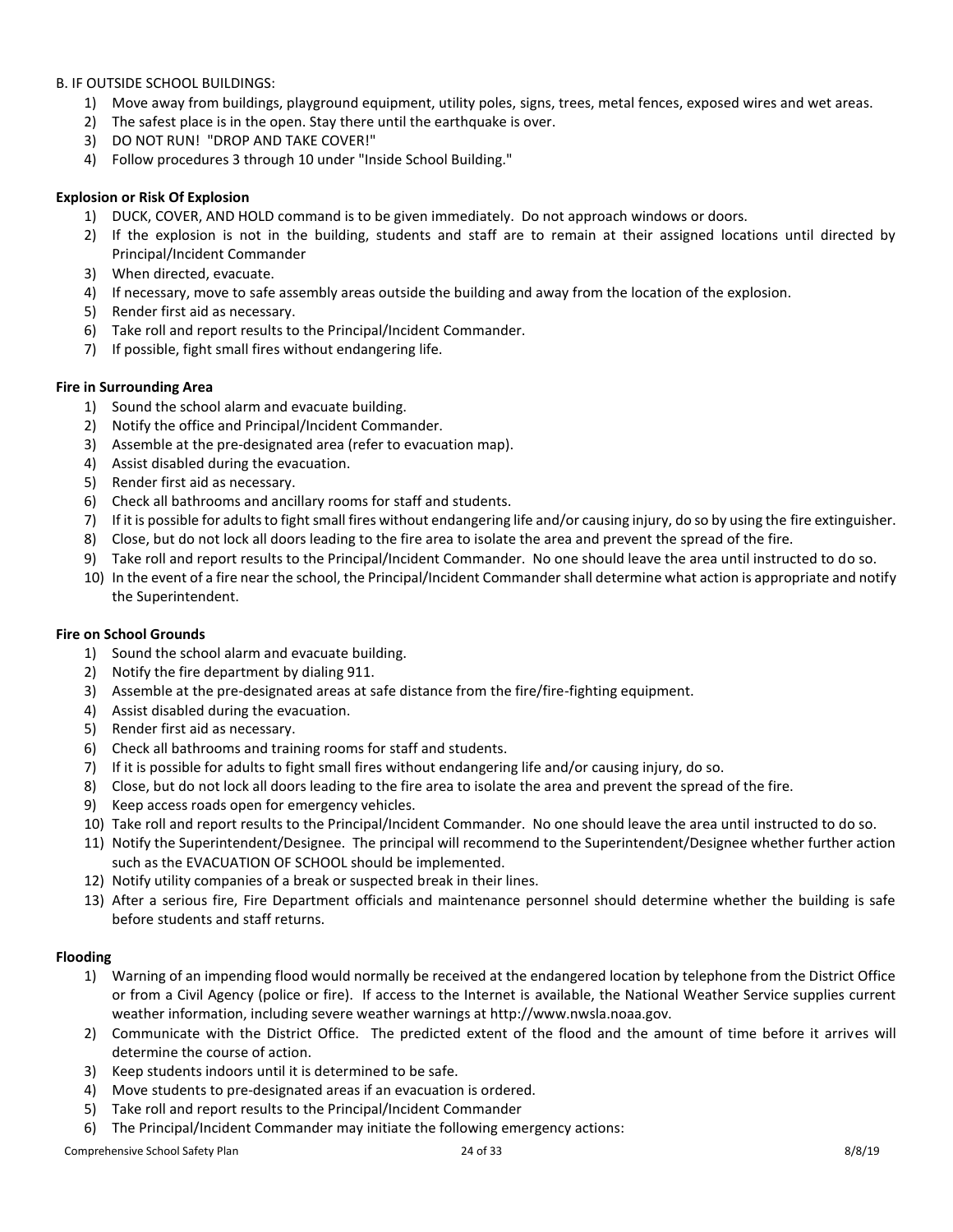- Dismiss school
- Leave campus and move to a safe place

## <span id="page-24-0"></span>**Motor Vehicle Crash**

- 1) Call 911 to report the crash.
- 2) Determine if any staff or students are in immediate danger. If necessary, evacuate to a safe area. All others are to remain at their assigned locations. Render First Aid as necessary. If evacuation is not imminent, students and staff should remain in classrooms or in assigned areas.
- 3) Consult with District Office and Emergency personnel for further direction and coordinate as needed.

## <span id="page-24-1"></span>**Psychological Trauma**

Many emergencies may result in psychological trauma for students and school staff. These emergencies may include an act of violence; the death of a student or staff member; an earthquake or other natural disaster; a serious environmental problem; or ethnic and racial tensions. Emergencies may result in the following conditions:

- Temporary disruption of regular school functions and routines
- Significant interference with the ability of students and staff to focus on learning
- Physical and/or psychological injury to students and staff
- Concentrated attention from the community and news media

As a result, students and staff may exhibit a variety of psychological reactions. Once the physical safety of those involved has been ensured, attention must focus on meeting the emotional and psychological needs of students and staff.

- 1) The School Administrator will contact the District Superintendent to establish a Crisis Intervention Team, which has primary responsibility for providing necessary assistance after all types of crises.
- 2) The Crisis Intervention Team will assess the range of crisis intervention services needed during and following an emergency.
- 3) The Crisis Intervention Team will provide direct intervention services for students and staff.
- 4) The School Administrator, District Superintendent and Crisis Intervention Team will work together to determine when and how school functions should be restored.
- 5) The Crisis Intervention Team should provide ongoing assessment, if needed, as well as follow-up services, as required.

## <span id="page-24-2"></span>**Unlawful Demonstration or Walkout**

1) The School Administrator will contact the District Superintendent for direction.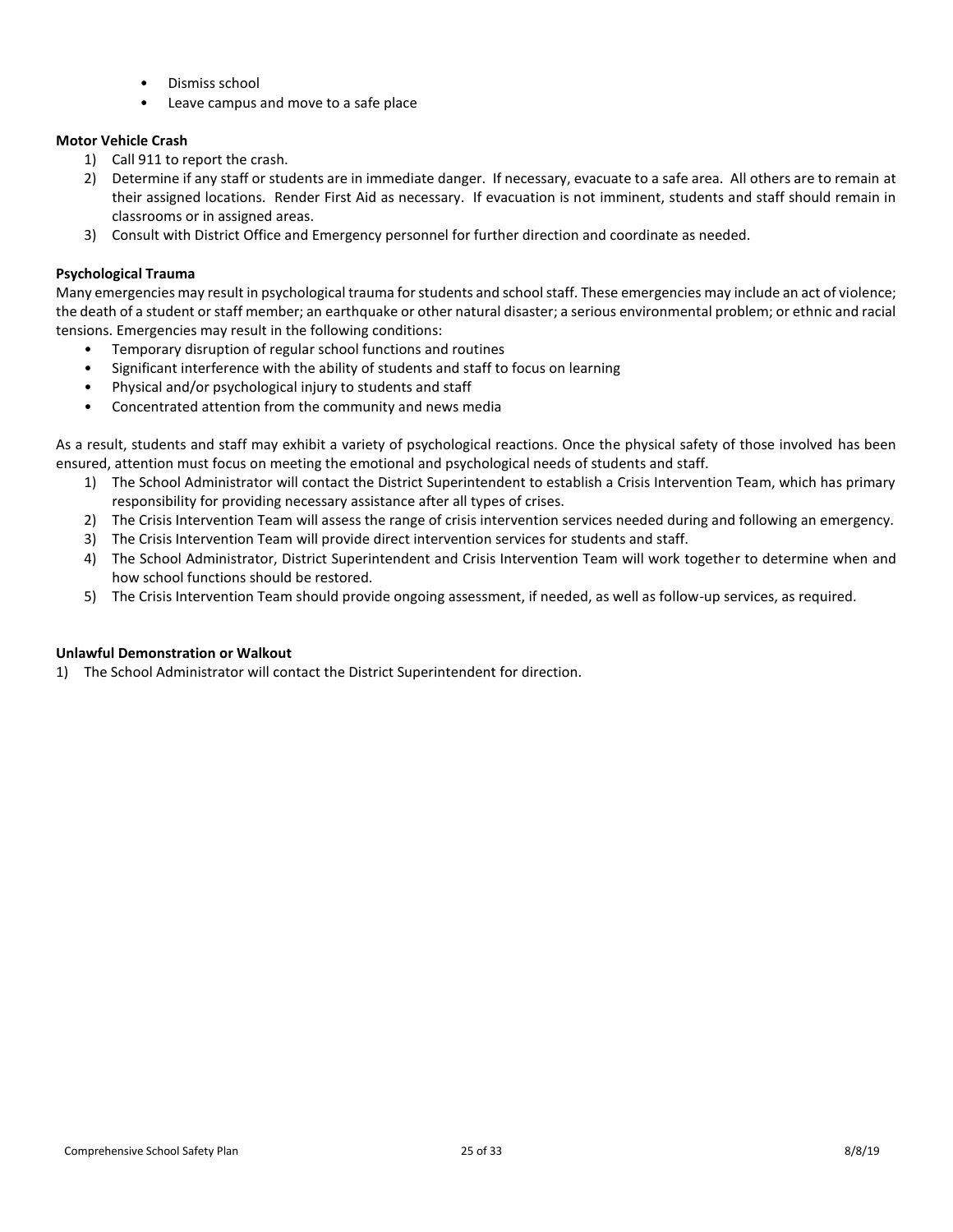## <span id="page-25-0"></span>**Students: BP 5144.1 Suspension and Expulsion/Due Process**

#### **Adoption Date: 6/28/1983, Revised: 12/13/1983; 08/13/1986;02/18/1988;02/15/1990;09/19/1991;08/15/1996;05/16/2002;08/18/2005;08/20/2009;08/16/2012;09/18/2014 5000 – Students**

## *Suspension and Expulsion/Due Process*

The Governing Board desires to provide district students access to educational opportunities in an orderly school environment that protects their safety and security, ensures their welfare and well-being, and promotes their learning and development. The Board shall develop rules and regulations setting the standards of behavior expected of district students and the disciplinary processes and procedures for addressing violations of those standards, including suspension and/or expulsion.

(cf. 5131 - Conduct)(cf. 5131.1 - Bus Conduct)(cf. 5131.2 - Bullying)

The grounds for suspension and expulsion and the procedures for considering, recommending, and/or implementing suspension and expulsion shall be only those specified in law and the accompanying administrative regulation.

Except when otherwise permitted by law, a student may be suspended or expelled only when his/her behavior is related to a school activity or school attendance occurring within any district school or other school district, regardless of when it occurs, including, but not limited to, the following: (Education Code 48900(s)) While on school grounds; While going to or coming from school; During the lunch period, whether on or off the school campus (cf. 5112.5 - Open/Closed Campus)

During, going to, or coming from a school-sponsored activity; District staff shall enforce the rules concerning suspension and expulsion of students fairly, consistently, equally, and in accordance with the district's nondiscrimination policies. (cf. 0410 - Nondiscrimination in District Programs and Activities)

## *Appropriate Use of Suspension and Expulsion*

Except when a student commits an act that violates Education Code 48900(a)-(e) or his/her presence causes a danger to others, suspension shall be used only when other means of correction have failed to bring about proper conduct.

Except when a student commits an act listed in Education Code 48915(c), the Superintendent or designee shall have the discretion to determine whether to recommend to the Board that the student be expelled. (cf. 5131.7 - Weapons and Dangerous Instruments)

A student's parents/guardians shall be notified as soon as possible when there is an escalating pattern of misbehavior that could lead to classroom or school removal.

## *Due Process*

The Board shall provide for the fair and equitable treatment of students facing suspension and expulsion by affording them their due process rights under the law. The Superintendent or designee shall comply with procedures for notices, hearings, and appeals as specified in law and administrative regulation. (Education Code 48911, 48915, 48915.5, 48918) (cf. 5119 - Students Expelled from Other Districts)

(cf. 5144.2 - Suspension and Expulsion/Due Process (Students with Disabilities))

## *Removal from Class by a Teacher and Parental Attendance*

When suspending a student from class for committing an obscene act, engaging in habitual profanity or vulgarity, disrupting school activities, or otherwise willfully defying valid staff authority, the teacher of the class may require any parent/guardian who lives with the student to attend a portion of the school day in the class from which the student is being suspended, to assist in resolving the classroom behavior problems. (Education Code 48900.1)

Teachers should reserve the option of required parental attendance for cases in which they have determined that it is the best strategy to promote positive interaction between the teacher and the student and his/her parents/guardians and to improve the student's behavior.

Any teacher requiring parental attendance pursuant to this policy shall apply the policy uniformly to all students within the classroom. (Education Code 48900.1)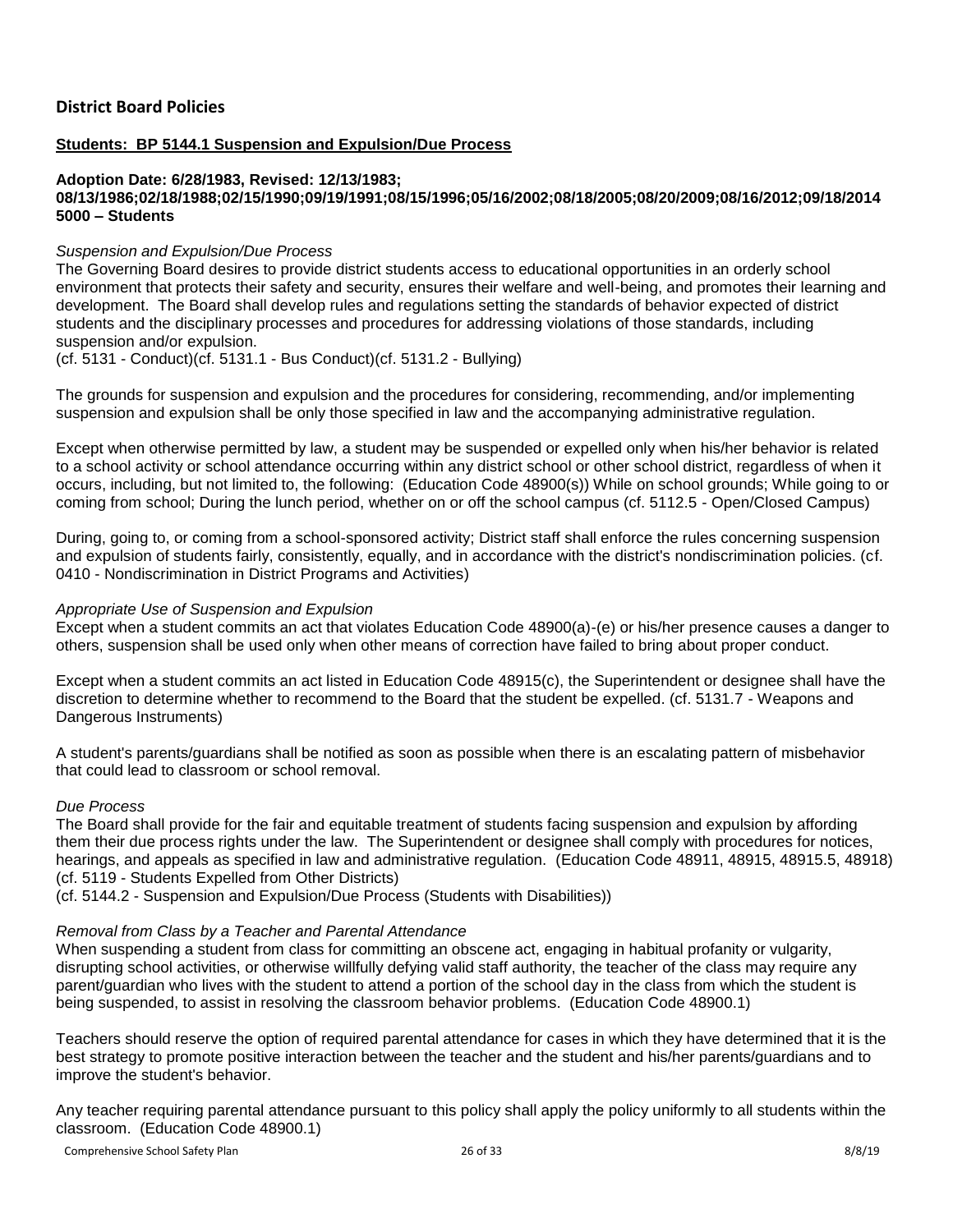When a teacher requires parental attendance, the principal shall send a written notice to the parent/guardian stating that his/her attendance is required pursuant to law and that, if there are reasonable factors that may prevent the parent/guardian from complying with the requirement, he/she should contact the school. (Education Code 48900.1) (cf. 5145.6 - Parental Notifications)

A parent/guardian who has received a written notice shall attend class as specified in the notice. After completing the classroom visit and before leaving school premises, the parent/guardian also shall meet with the principal or designee. (Education Code 48900.1)

When a parent/guardian does not respond to the request to attend school, the principal or designee shall contact him/her by any method that maintains the confidentiality of the student's records. (cf. 5125 - Student Records)

District regulations and school-site rules for student discipline shall include procedures for implementing parental attendance requirements. Parents/guardians shall be notified of this policy prior to its implementation. (Education Code 48900.1)

## *Decision Not to Enforce Expulsion Order*

Upon voting to expel a student, the Board may suspend enforcement of the expulsion order pursuant to the requirements of law and administrative regulation. (Education Code 48917)

#### *Maintenance and Monitoring of Outcome Data*

The Superintendent or designee shall annually present to the Board a report of the outcome data which the district is required to collect pursuant to Education Code 48900.8 and 48916.1, including the number of students recommended for expulsion, the grounds for each recommended expulsion, the actions taken by the Board, the types of referral made after each expulsion, and the disposition of the students after the expulsion period.

The report shall be disaggregated by school and by numerically significant student subgroups, including, but not limited to, ethnic subgroups, socioeconomically disadvantaged students, English learners, foster youth, and students with disabilities. The report also shall include information about whether and how the district is meeting its goals for improving school climate as specified in its local control and accountability plan. (cf. 0460 - Local Control and Accountability Plan)

Legal Reference: EDUCATION CODE 212.5 Sexual harassment 233 Hate violence 1981 Enrollment of students in community school 17292.5 Program for expelled students 32261 Interagency School Safety Demonstration Act of 1985 35145 Open board meetings 35146 Closed sessions (regarding suspensions) 35291 Rules (for government and discipline of schools) 35291.5 Rules and procedures on school discipline 48645.5 Readmission; contact with juvenile justice system 48660-48666 Community day schools 48853.5 Foster youth 48900-48927 Suspension and expulsion 48950 Speech and other communication 48980 Parental notifications 49073-49079 Privacy of student records 52060-52077 Local control and accountability plan

CIVIL CODE 47 Privileged communication 48.8 Defamation liability

CODE OF CIVIL PROCEDURE 1985-1997 Subpoenas; means of production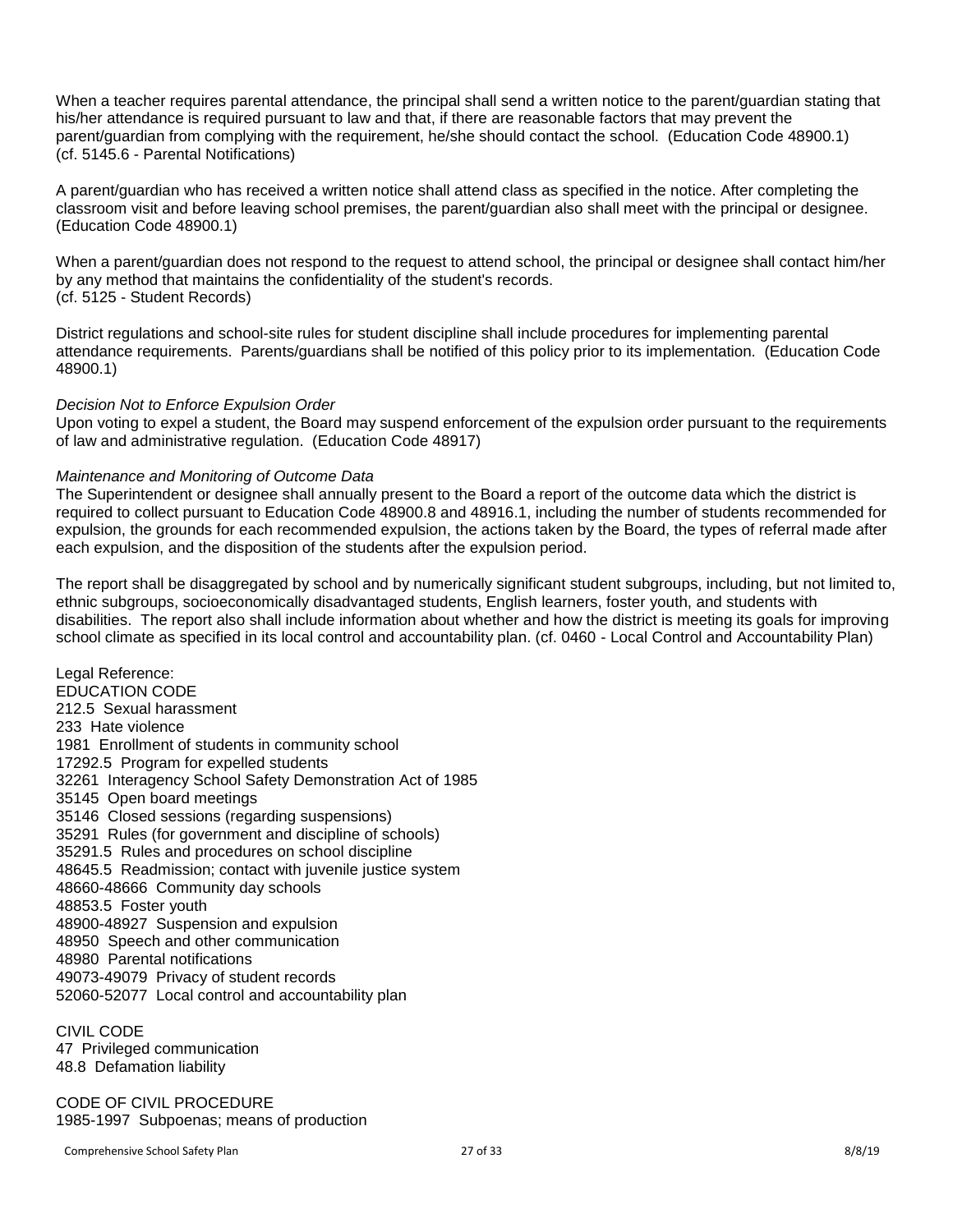GOVERNMENT CODE 11455.20 Contempt 54950-54963 Ralph M. Brown Act

HEALTH AND SAFETY CODE 11014.5 Drug paraphernalia 11053-11058 Standards and schedules

LABOR CODE

230.7 Discharge/discrimination against employee for taking time off to appear in school on behalf of a child

PENAL CODE 31 Principal of a crime, defined 240 Assault defined 241.2 Assault fines 242 Battery defined 243.2 Battery on school property 243.4 Sexual battery 245 Assault with deadly weapon 245.6 Hazing 261 Rape defined 266c Unlawful sexual intercourse 286 Sodomy defined 288 Lewd or lascivious acts with child under age 14 288a Oral copulation 289 Penetration of genital or anal openings 417.27 Laser pointers 422.55 Hate crime defined 422.6 Interference with exercise of civil rights 422.7 Aggravating factors for punishment 422.75 Enhanced penalties for hate crimes 626.2 Entry upon campus after written notice of suspension or dismissal without permission 626.9 Gun-Free School Zone Act of 1995 626.10 Dirks, daggers, knives, razors, or stun guns 868.5 Supporting person; attendance during testimony of witness

WELFARE AND INSTITUTIONS CODE 729.6 Counseling

UNITED STATES CODE, TITLE 18 921 Definitions, firearm

UNITED STATES CODE, TITLE 20 1415(K) Placement in alternative educational setting 7151 Gun-free schools

COURT DECISIONS T.H. v. San Diego Unified School District (2004) 122 Cal. App. 4th 1267 Woodbury v. Dempsey (2003) 108 Cal. App. 4th 421 Board of Education of Sacramento City Unified School District v. Sacramento County Board of Education and Kenneth H. (2001) 85 Cal.App.4th 1321 Garcia v. Los Angeles Board of Education (1991) 123 Cal. App. 3d 807 Fremont Union High School District v. Santa Clara County Board (1991) 235 Cal. App. 3d 1182 John A. v. San Bernardino School District (1982) 33 Cal. 3d 301

ATTORNEY GENERAL OPINIONS 84 Ops.Cal.Atty.Gen. 146 (2001) 80 Ops.Cal.Atty.Gen. 348 (1997)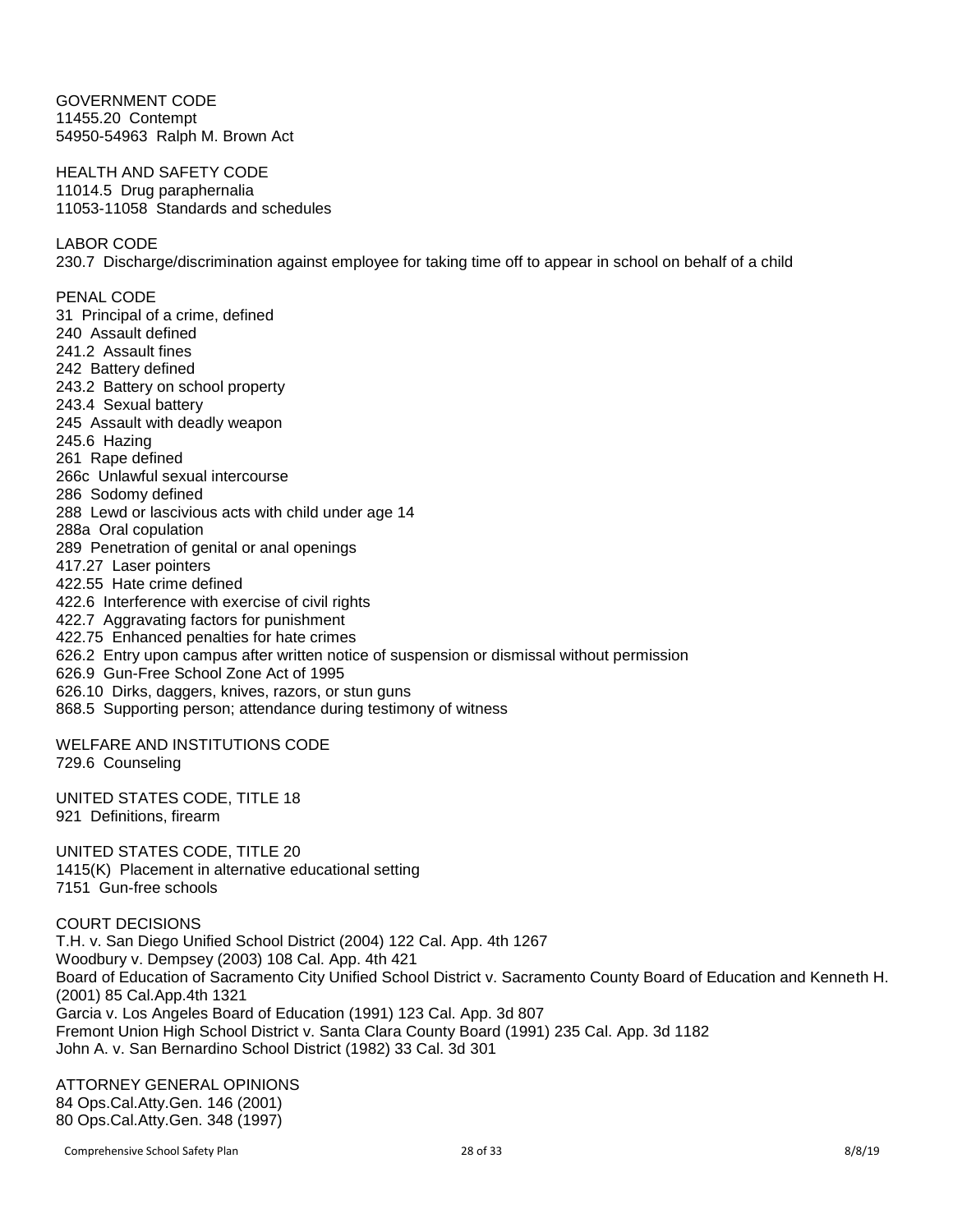80 Ops.Cal.Atty.Gen. 91 (1997) 80 Ops.Cal.Atty.Gen. 85 (1997)

Management Resources:

CSBA PUBLICATIONS Safe Schools: Strategies for Governing Boards to Ensure Student Success, 2011

U.S. DEPARTMENT OF EDUCATION, OFFICE FOR CIVIL RIGHTS PUBLICATIONS Dear Colleague Letter on the Nondiscriminatory Administration of School Discipline, January 2014

WEB SITES CSBA: http://www.csba.org California Attorney General's Office: http://www.oag.ca.gov

California Department of Education: http://www.cde.ca.gov

U.S. Department of Education, Office for Civil Rights: http://www.ed.gov/about/offices/list/ocr/docs/crdc-2012-datasummary.pdf

U.S. Department of Education, Office of Safe and Drug-Free Schools: http://www.ed.gov/about/offices/list/osdfs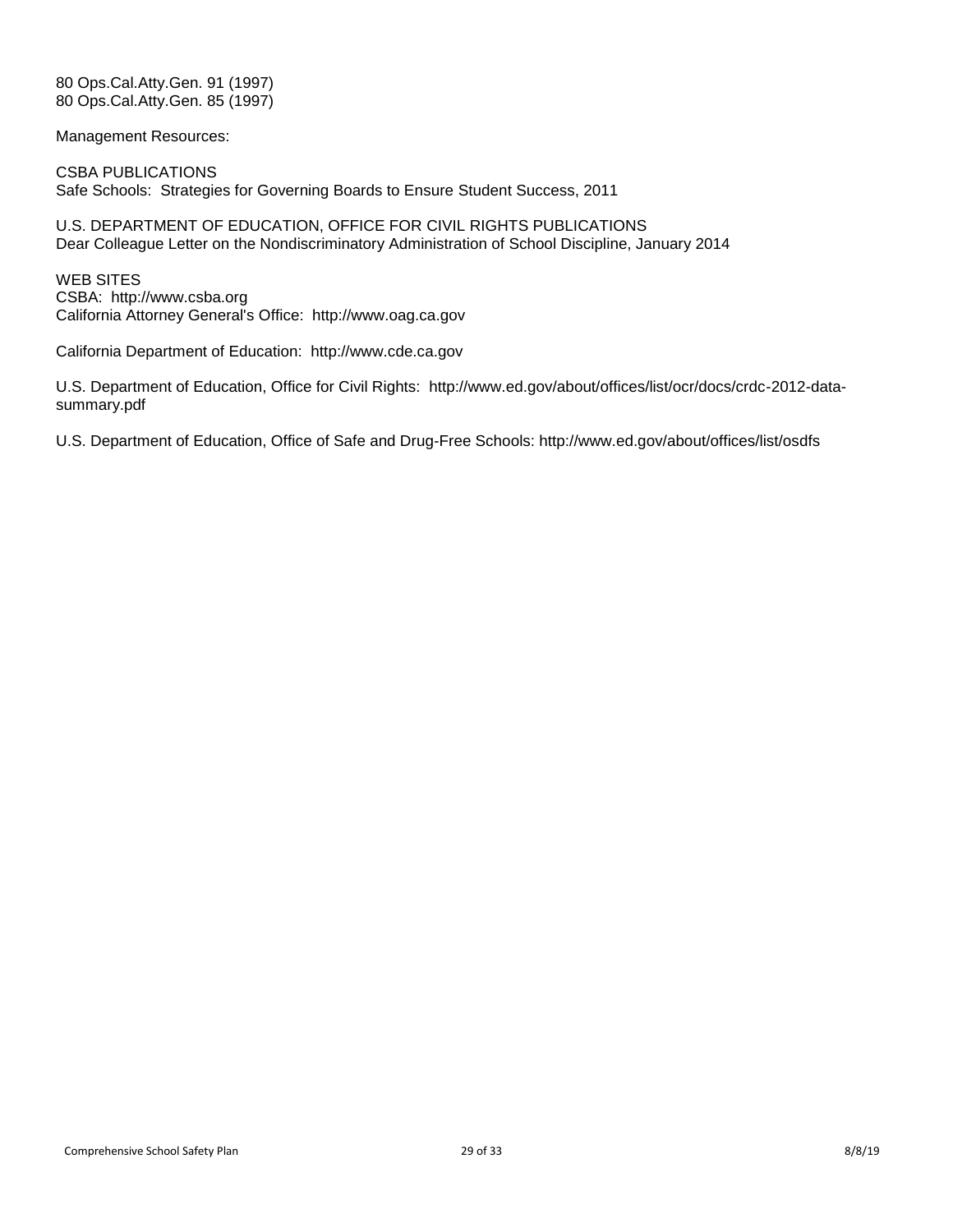## **Nondiscrimination/Harassment Policy & Procedures (BP 5145.3)**

## **ADOPTION DATE: 6/28/1983 REVISED: 11/27/1984; 7/20/1995; 4/13/2000; 5/16/2002; 7/15/2004; 8/16/2012; 9/18/2014; 11/19/2015; 2/18/2016; 11/17/2016 RENUMBERED: 08/13/1986**

The Governing Board desires to provide a safe school environment that allows all students equal access and opportunities in the District's academic, extracurricular, and other educational support programs, services, and activities. The Board prohibits, at any District school or school activity, unlawful discrimination, including discriminatory harassment, intimidation, and bullying, targeted at any student by anyone, based on the student's actual or perceived race, color, ancestry, national origin, nationality, ethnicity, ethnici group identification, age, religion, marital or parental status, physical or mental disability, sex, sexual orientation, gender, gender identity, or gender expression or association with a person or group with one or more of these actual or perceived characteristics.

This policy shall apply to all acts related to school activity or to school attendance occurring within a District school, and to acts which occur off campus or outside of school-related or school-sponsored activities but which may have an impact or create a hostile environment at school.

(cf. 0410 - Nondiscrimination in District Programs and Activities)

- (cf. 5131 Conduct)
- (cf. 5131.2 Bullying)
- (cf. 5137 Positive School Climate)
- (cf. 5145.9 Hate-Motivated Behavior)
- (cf. 5146 Married/Pregnant/Parenting Students)
- (cf. 6164.6 Identification and Education Under Section 504)

Unlawful discrimination, including discriminatory harassment, intimidation, or bullying, may result from physical, verbal, nonverbal, or written conduct based on any of the categories listed above. Unlawful discrimination also includes the creation of a hostile environment through prohibited conduct that is so severe, persistent, or pervasive that it affects a student's ability to participate in or benefit from an educational program or activity; creates an intimidating, threatening, hostile, or offensive educational environment; has the effect of substantially or unreasonably interfering with a student's academic performance; or otherwise adversely affects a student's educational opportunities.

Unlawful discrimination also includes disparate treatment of students based on one of the categories above with respect to the provision of opportunities to participate in school programs or activities or the provision or receipt of educational benefits or services.

The Board also prohibits any form of retaliation against any individual who reports or participates in the reporting of unlawful discrimination, files or participates in the filing of a complaint, or investigates or participates in the investigation of a complaint or report alleging unlawful discrimination. Retaliation complaints shall be investigated and resolved in the same manner as a discrimination complaint.

The Superintendent or designee shall facilitate students' access to the educational program by publicizing the District's nondiscrimination policy and related complaint procedures to students, parents/guardians, and employees. He/she shall provide training and information on the scope and use of the policy and complaint procedures and take other measures designed to increase the school community's understanding of the requirements of law related to discrimination. The Superintendent or designee shall regularly review the implementation of the District's nondiscrimination policies and practices and, as necessary, shall take action to remove any identified barrier to student access to or participation in the District's educational program. He/she shall report his/her findings and recommendations to the Board after each review.

(cf. 1312.3 - Uniform Complaint Procedures)

(cf. 1330 - Use of Facilities)

(cf. 4131/4231/4331 - Staff Development)

(cf. 6145 - Extracurricular and Cocurricular Activities)

(cf. 6145.2 - Athletic Competition)

(cf. 6164.2 - Guidance/Counseling Services)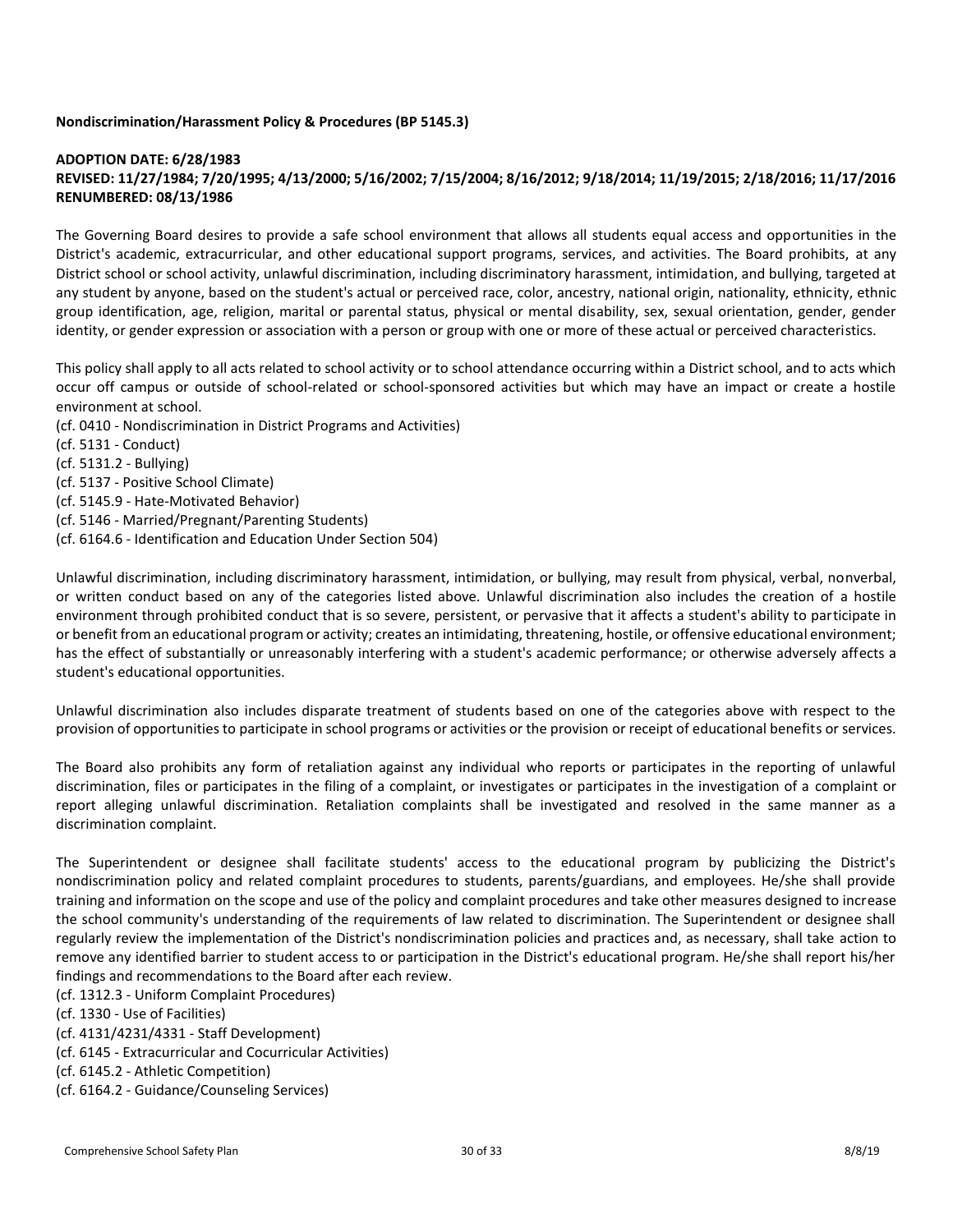Regardless of whether a complainant complies with the writing, timeline, and/or other formal filing requirements, all complaints alleging unlawful discrimination, including discriminatory harassment, intimidation, or bullying, shall be investigated and prompt action taken to stop the discrimination, prevent recurrence, and address any continuing effect on students.

Students who engage in unlawful discrimination, including discriminatory harassment, intimidation, retaliation, or bullying, in violation of law, Board policy, or administrative regulation shall be subject to appropriate consequence or discipline, which may include suspension or expulsion when the behavior is severe or pervasive as defined in Education Code 48900.4. Any employee who permits or engages in prohibited discrimination, including discriminatory harassment, intimidation, retaliation, or bullying, shall be subject to disciplinary action, up to and including dismissal.

(cf. 4118 - Suspension/Disciplinary Action)

- (cf. 4119.21/4219.21/4319.21 Professional Standards)
- (cf. 4218 Dismissal/Suspension/Disciplinary Action)

(cf. 5144 - Discipline)

- (cf. 5144.1 Suspension and Expulsion/Due Process)
- (cf. 5144.2 Suspension and Expulsion/Due Process (Students with Disabilities))
- (cf. 5145.2 Freedom of Speech/Expression)

#### *Recordkeeping*

The Superintendent or designee shall maintain a record of all reported cases of unlawful discrimination, including discriminatory harassment, intimidation, or bullying, to enable the District to monitor, address, and prevent repetitive prohibited behavior in District schools. (cf. 3580 - District Records)

Legal Reference:

EDUCATION CODE

200-262.4 Prohibition of discrimination

48900.3 Suspension or expulsion for act of hate violence

48900.4 Suspension or expulsion for threats or harassment

- 48904 Liability of parent/guardian for willful student misconduct
- 48907 Student exercise of free expression
- 48950 Freedom of speech
- 48985 Translation of notices
- 49020-49023 Athletic programs
- 51500 Prohibited instruction or activity
- 51501 Prohibited means of instruction
- 60044 Prohibited instructional materials

#### CIVIL CODE

1714.1 Liability of parents/guardians for willful misconduct of minor

PENAL CODE

422.55 Definition of hate crime

422.6 Crimes, harassment

CODE OF REGULATIONS, TITLE 5

432 Student record

4600-4687 Uniform complaint procedures

4900-4965 Nondiscrimination in elementary and secondary education programs

UNITED STATES CODE, TITLE 20

1681-1688 Title IX of the Education Amendments of 1972

12101-12213 Title II equal opportunity for individuals with disabilities

UNITED STATES CODE, TITLE 29

794 Section 504 of Rehabilitation Act of 1973

UNITED STATES CODE, TITLE 42

2000d-2000e-17 Title VI and Title VII Civil Rights Act of 1964, as amended

2000h-2-2000h-6 Title IX of the Civil Rights Act of 1964

6101-6107 Age Discrimination Act of 1975

CODE OF FEDERAL REGULATIONS, TITLE 28

35.107 Nondiscrimination on basis of disability; complaints

CODE OF FEDERAL REGULATIONS, TITLE 34

99.31 Disclosure of personally identifiable information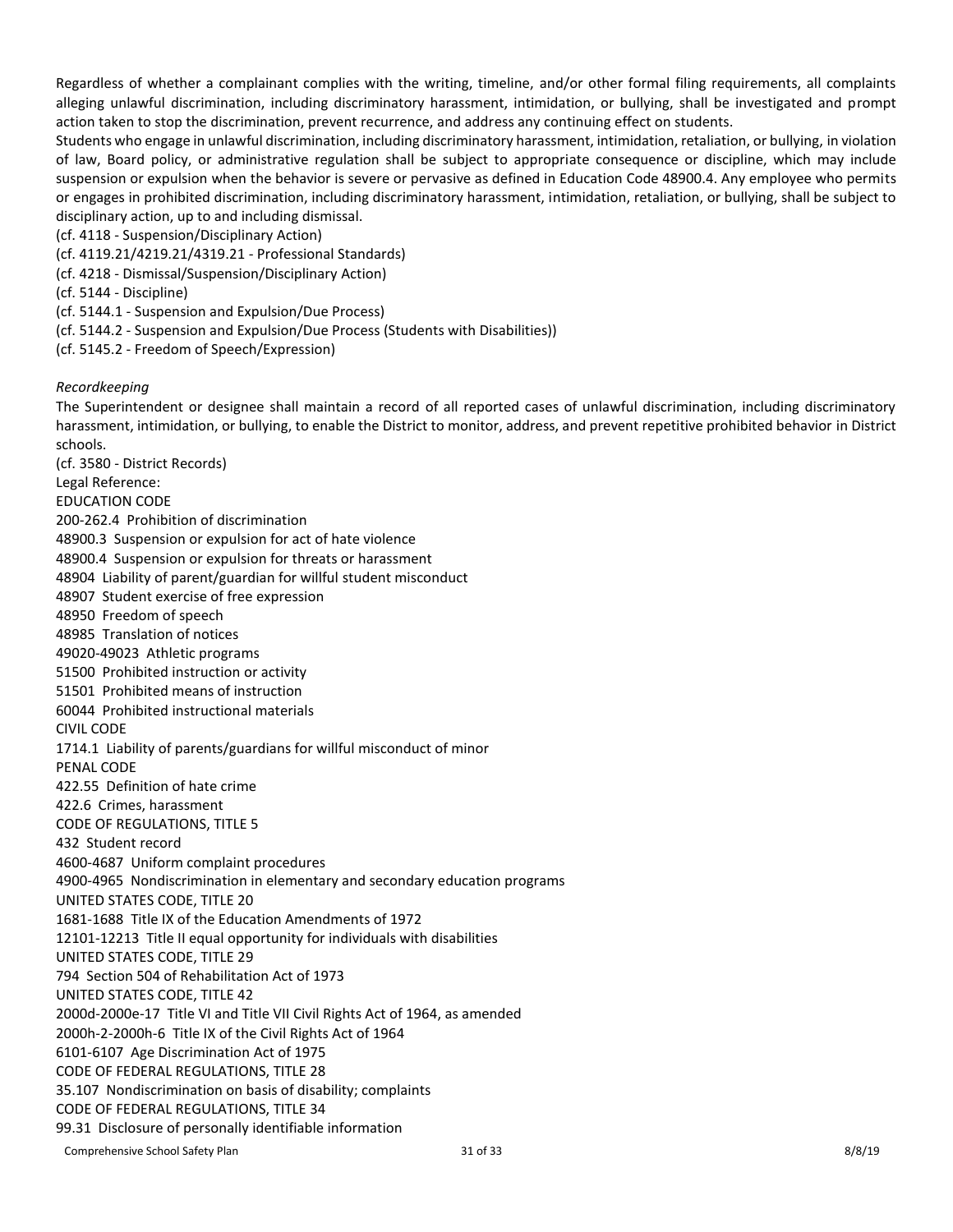100.3 Prohibition of discrimination on basis of race, color or national origin 104.7 Designation of responsible employee for Section 504 106.8 Designation of responsible employee for Title IX 106.9 Notification of nondiscrimination on basis of sex COURT DECISIONS Donovan v. Poway Unified School District, (2008) 167 Cal.App.4th 567 Flores v. Morgan Hill Unified School District, (2003) 324 F.3d 1130 Management Resources: CSBA PUBLICATIONS Providing a Safe, Nondiscriminatory School Environment for Transgender and Gender-Nonconforming Students, Policy Brief, February 2014 Final Guidance Regarding Transgender Students, Privacy, and Facilities, March 2014 Safe Schools: Strategies for Governing Boards to Ensure Student Success, 2011 FIRST AMENDMENT CENTER PUBLICATIONS Public Schools and Sexual Orientation: A First Amendment Framework for Finding Common Ground, 2006 NATIONAL SCHOOL BOARDS ASSOCIATION PUBLICATIONS Dealing with Legal Matters Surrounding Students' Sexual Orientation and Gender Identity, 2004 U.S. DEPARTMENT OF EDUCATION, OFFICE FOR CIVIL RIGHTS PUBLICATIONS Dear Colleague Letter: Transgender Students, May 2016 Examples of Policies and Emerging Practices for Supporting Transgender Students, May 2016 Dear Colleague Letter: Title IX Coordinators, April 2015 Dear Colleague Letter: Harassment and Bullying, October 2010 Notice of Non-Discrimination, January 1999 WEB SITES CSBA: http://www.csba.org California Department of Education: http://www.cde.ca.gov California Safe Schools Coalition: http://www.casafeschools.org First Amendment Center: http://www.firstamendmentcenter.org National School Boards Association: http://www.nsba.org U.S. Department of Education, Office for Civil Rights: http://www.ed.gov/about/offices/list/ocr

Notice of Nondiscrimination in District Programs and Activities: The Kerman Unified School District prohibits discrimination, harassment, intimidation, and bullying based on actual or perceived ancestry, age, color, disability, gender, gender identity, gender expression, national origin, nationality, race or ethnicity, ethnic group identification, religion, marital or parental status, sex, sexual orientation or association with a person or a group with one or more of these actual or perceived characteristics.

Designated Compliance Officer: Assistant Superintendent Personnel

Address: 151 S. First Street, Kerman, CA 93630 Phone Number: (559) 843-9000)